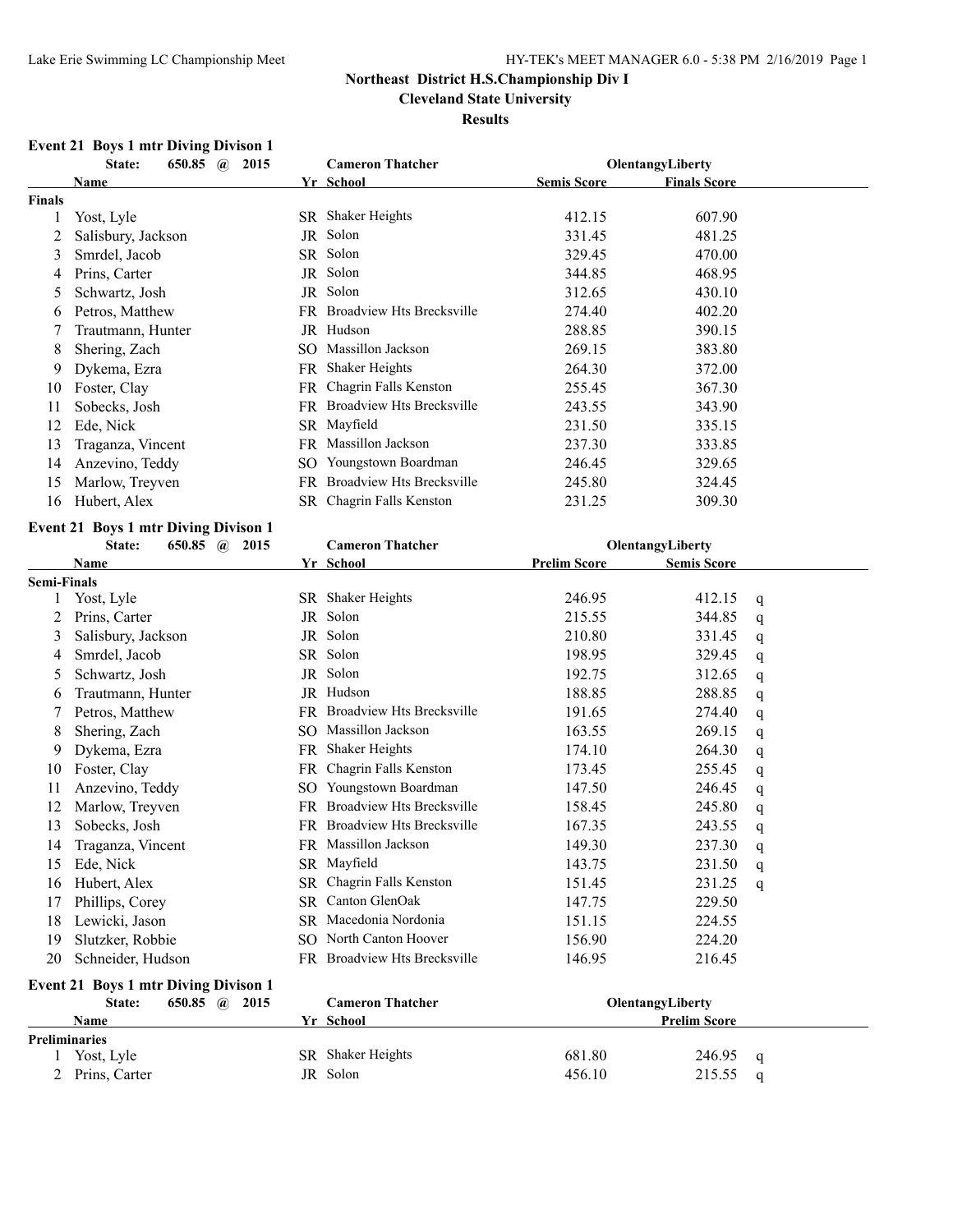**Cleveland State University**

**Results**

# **Preliminaries ... (Event 21 Boys 1 mtr Diving Divison 1)**

|    | <b>Name</b>                                          |               | Yr School                            |                                               | <b>Prelim Score</b>      |
|----|------------------------------------------------------|---------------|--------------------------------------|-----------------------------------------------|--------------------------|
| 3  | Salisbury, Jackson                                   |               | JR Solon                             | 494.80                                        | 210.80<br>q              |
| 4  | Smrdel, Jacob                                        |               | SR Solon                             | 494.20                                        | 198.95<br>q              |
| 5  | Schwartz, Josh                                       |               | JR Solon                             | 436.50                                        | 192.75<br>q              |
| 6  | Petros, Matthew                                      |               | FR Broadview Hts Brecksville         | 396.90                                        | 191.65<br>q              |
| 7  | Trautmann, Hunter                                    |               | JR Hudson                            | 390.40                                        | 188.85<br>q              |
| 8  | Dykema, Ezra                                         |               | FR Shaker Heights                    | 360.50                                        | 174.10<br>q              |
| 9  | Foster, Clay                                         |               | FR Chagrin Falls Kenston             | 338.65                                        | 173.45<br>q              |
| 10 | Sobecks, Josh                                        |               | FR Broadview Hts Brecksville         | 327.45                                        | 167.35<br>q              |
| 11 | Shering, Zach                                        |               | SO Massillon Jackson                 | 369.10                                        | 163.55<br>q              |
| 12 | Marlow, Treyven                                      |               | FR Broadview Hts Brecksville         | 291.95                                        | 158.45<br>q              |
| 13 | Slutzker, Robbie                                     |               | SO North Canton Hoover               | 276.60                                        | 156.90<br>q              |
| 14 | Hubert, Alex                                         |               | SR Chagrin Falls Kenston             | 320.30                                        | 151.45<br>q              |
| 15 | Lewicki, Jason                                       |               | SR Macedonia Nordonia                | 261.45                                        | 151.15<br>q              |
| 16 | Traganza, Vincent                                    |               | FR Massillon Jackson                 | 343.15                                        | 149.30<br>q              |
| 17 | Phillips, Corey                                      |               | SR Canton GlenOak                    | 266.30                                        | 147.75<br>q              |
| 18 | Anzevino, Teddy                                      |               | SO Youngstown Boardman               | 348.90                                        | 147.50<br>q              |
| 19 | Schneider, Hudson                                    |               | FR Broadview Hts Brecksville         | 259.60                                        | 146.95<br>q              |
| 20 | Ede, Nick                                            |               | SR Mayfield                          | 307.95                                        | 143.75<br>q              |
| 21 | Loudin, Ty                                           |               | JR Warren G. Harding                 | 307.30                                        | 143.70                   |
| 22 | Willis, Max                                          |               | SO Green Green                       | 225.85                                        | 128.80                   |
| 23 | Cordova, Ethan                                       |               | SO North Canton Hoover               | 249.40                                        | 127.70                   |
| 24 | Zanella, Nick                                        |               | SO Mayfield                          | 268.35                                        | 126.30                   |
| 25 | Schwarz, Dominic                                     |               | SO Uniontown Lake                    | 287.25                                        | 125.60                   |
|    |                                                      |               | FR Cuyahoga Falls Walsh Jesuit       |                                               |                          |
| 26 | Mercer, John                                         |               | SO Hudson                            | 261.55                                        | 125.35                   |
| 27 | Montgomery, Dylan                                    |               |                                      | 257.30                                        | 122.95                   |
| 28 | Hakimian, Nic                                        |               | SO Parma Heights Valley Forge        | 270.95                                        | 122.40                   |
| 29 | Wilson, Nathan                                       |               | FR North Canton Hoover               | 251.60                                        | 116.70                   |
| 30 | Rodin, Max                                           |               | JR Twinsburg                         | NP                                            | 116.05                   |
| 31 | Shrock, Austin                                       |               | SO Uniontown Lake                    | 326.70                                        | 114.05                   |
| 32 | Bayus, Alex                                          |               | FR Chagrin Falls Kenston             | 305.35                                        | 112.45                   |
| 33 | Leecue, Connor                                       |               | FR Warren G. Harding                 | 262.35                                        | 107.95                   |
|    | <b>Event 22 Boys 200 Yard Medley Relay Divison 1</b> |               |                                      |                                               |                          |
|    | 1:29.66 $\omega$ 2/2017<br>State:                    |               | Cincinnati St. Xavier                |                                               |                          |
|    |                                                      |               | Grender, Leibson, Sobolewski, Perera |                                               |                          |
|    | District:<br>1:30.59<br>#                            | 2/15/2019     | <b>North Canton Hoover</b>           | <b>Hoover</b>                                 |                          |
|    |                                                      |               |                                      | C O'Connor, K Helmuth, W Schneider, V Stevens |                          |
|    | <b>Team</b>                                          |               | <b>Relay</b>                         | <b>Seed Time</b>                              | <b>Finals Time</b>       |
|    | North Canton Hoover                                  |               |                                      | 1:35.97                                       | 1:30.59#                 |
|    | 1) O'Connor, Christopher JR                          |               | 2) Helmuth, Karl SO                  | 3) Schneider, William SR                      | 4) Stevens, Vincent SR   |
|    | 23.32                                                | 48.22 (24.90) | 1:10.53(22.31)                       | 1:30.59(20.06)                                |                          |
| 2  | <b>Broadview Hts Brecksville</b>                     |               |                                      | 1:37.98                                       | 1:32.81                  |
|    | 1) Widenhofer, Eric SR                               |               | 2) Krusinski, Pete JR                | 3) Chimes, Eric SR                            | 4) Charbonneau, Colin SR |
|    | 24.37                                                | 49.20 (24.83) | 1:11.87(22.67)                       | 1:32.81 (20.94)                               |                          |
| 3  | Akron Firestone                                      |               |                                      | 1:40.39                                       | 1:36.59                  |
|    | 1) Ison, Josh SR                                     |               | 2) Saum, Jack SR                     | 3) Nixon, Max SR                              | 4) Phillips, Nathan FR   |
|    | 25.11                                                | 51.30 (26.19) | 1:15.29(23.99)                       | 1:36.59(21.30)                                |                          |
| 4  | Solon                                                |               |                                      | 1:40.90                                       | 1:37.32                  |
|    | 1) Allen, Payton SR                                  |               | 2) Gorbachev, Denis JR               | 3) Golias, Malcolm SR                         | 4) Finnerty, Sean SR     |
|    | 24.05                                                | 51.42 (27.37) | 1:15.46(24.04)                       | 1:37.32(21.86)                                |                          |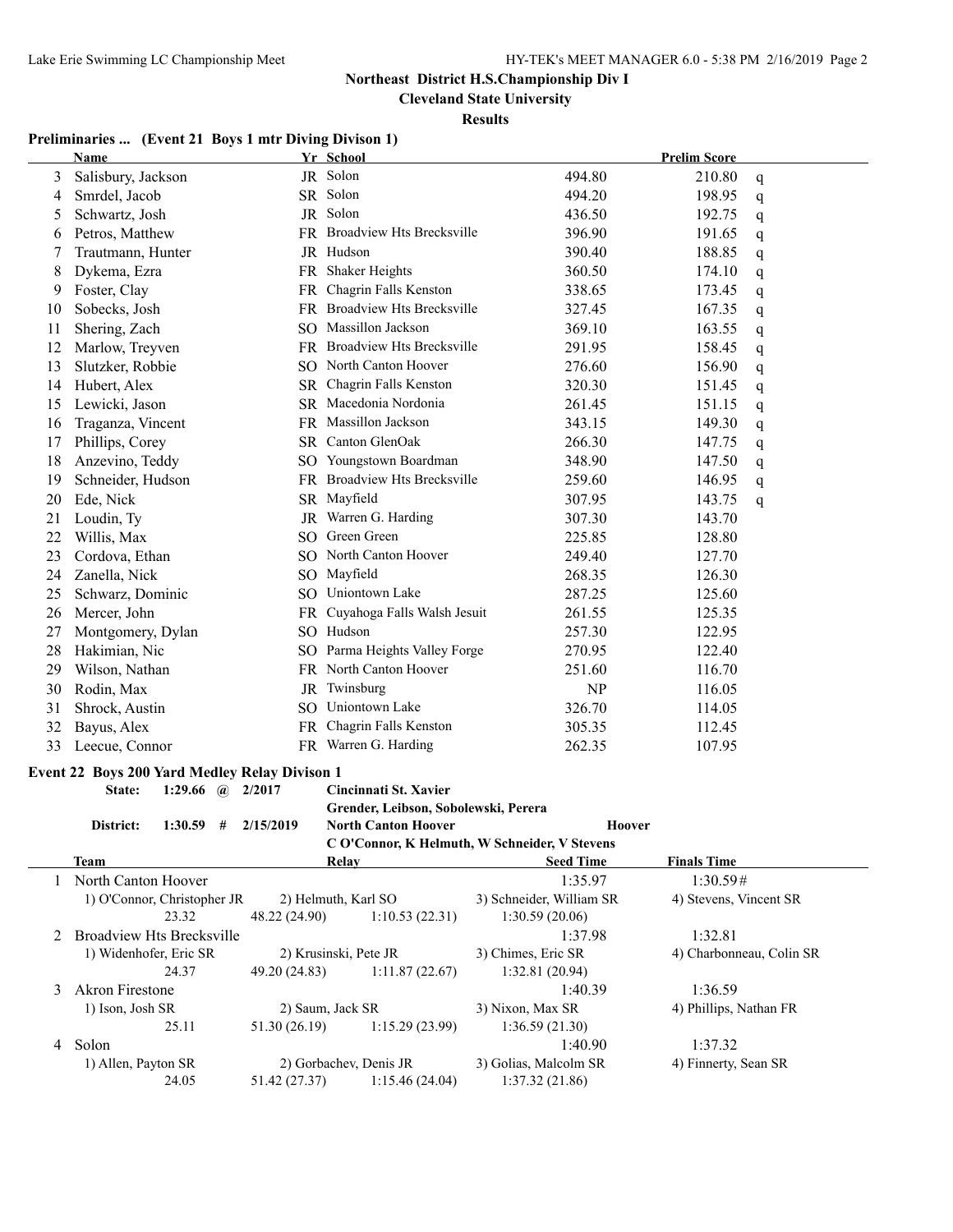$\overline{\phantom{a}}$ 

# **Northeast District H.S.Championship Div I**

**Cleveland State University**

### **Results**

### **(Event 22 Boys 200 Yard Medley Relay Divison 1)**

|       | Team                           | <b>Relay</b>                         |                                 | <b>Seed Time</b>                     | <b>Finals Time</b>             |
|-------|--------------------------------|--------------------------------------|---------------------------------|--------------------------------------|--------------------------------|
|       | 5 Painesville Riverside        |                                      |                                 | 1:41.31                              | 1:38.40                        |
|       | 1) Marshall, Charles SR        | 2) Diffenbacher, Ian SR              |                                 | 3) Silver, Kyle SR                   | 4) Kokos, Edgar JR             |
|       | 24.17                          |                                      | 53.55 (29.38) 1:15.95 (22.40)   | 1:38.40(22.45)                       |                                |
| 6     | Stow-Munroe Falls              |                                      |                                 | 1:41.93                              | 1:39.98                        |
|       | 1) Cimera, Alexander FR        | 2) Myers, Caleb JR                   |                                 | 3) Schoenberg, Alexander SR          | 4) Novak, Luke SO              |
|       | 24.26                          | 54.83 (30.57)                        | 1:18.26(23.43)                  | 1:39.98(21.72)                       |                                |
|       | Green Green                    |                                      |                                 | 1:42.36                              | 1:40.08                        |
|       | 1) Doerrer, Mason JR           | 2) Poletta, Daniel SR                |                                 | 3) Doerrer, Parker SO                | 4) Rohweder, Eric JR           |
|       | 25.47                          |                                      | $52.39(26.92)$ $1:17.57(25.18)$ | 1:40.08(22.51)                       |                                |
| 8     | Youngstown Boardman            |                                      |                                 | 1:41.84                              | 1:40.30                        |
|       | 1) Flatley, River JR           | 2) Stackpole, Jordan JR              |                                 | 3) Rassega, Mason SR                 | 4) Mascola, Siman SO           |
|       | 26.02                          |                                      | 53.38 (27.36) 1:17.51 (24.13)   | 1:40.30(22.79)                       |                                |
| 9     | Cuyahoga Falls Walsh Jesuit    |                                      |                                 | 1:40.34                              | 1:40.42                        |
|       | 1) Smesko, Kaden JR            | 2) Crissman, Jacob SR                |                                 | 3) Grebb, Kyle SR                    | 4) Hamad, Simon SO             |
|       | 23.17                          |                                      | $51.58(28.41)$ $1:17.28(25.70)$ | 1:40.42(23.14)                       |                                |
|       | 10 Mayfield                    |                                      |                                 | 1:43.76                              | 1:40.69                        |
|       | 1) Kabb, Jordan SR             | 2) Morgan, Kevin SR                  |                                 | 3) Cunningham, Clay JR               | 4) Cunningham, Nick JR         |
|       | 27.45                          | 54.73 (27.28)                        | 1:18.70(23.97)                  | 1:40.69(21.99)                       |                                |
| 11    | Twinsburg                      |                                      |                                 | 1:43.00                              | 1:40.81                        |
|       | 1) Govang, Mitchell SR         | 2) Atienza, Jacob SR                 |                                 | 3) Martin, Colin SR                  | 4) Bartel, Evan JR             |
|       | 26.43                          | 56.08(29.65)                         | 1:17.78(21.70)                  | 1:40.81(23.03)                       |                                |
|       | 12 Copley                      |                                      |                                 | 1:43.67                              | 1:41.73                        |
|       | 1) Madden, Jackson JR<br>26.70 | 2) Hertz, Joshua SO<br>53.80 (27.10) | 1:18.73(24.93)                  | 3) Jones, Ricky SO<br>1:41.73(23.00) | 4) Stark, Gabriel JR           |
|       | 13 Hudson                      |                                      |                                 | 1:44.21                              | 1:41.83                        |
|       | 1) Meyer, Mason JR             | 2) Vizmeg, Alek JR                   |                                 | 3) Matolka, Matt SR                  | 4) Trattner, Tate SO           |
|       | 26.49                          | 55.07 (28.58)                        | 1:19.10(24.03)                  | 1:41.83(22.73)                       |                                |
|       | 14 Massillon Jackson           |                                      |                                 | 1:43.57                              | 1:42.81                        |
|       | 1) Haines, Jaden SO            |                                      | 2) Kondev, George SR            | 3) Betscakos, Maximus SR             | 4) Currier, Wesley SR          |
|       | 26.91                          |                                      | 56.11 (29.20) 1:20.21 (24.10)   | 1:42.81(22.60)                       |                                |
|       | 15 Parma Normandy              |                                      |                                 | 1:43.01                              | 1:43.92                        |
|       | 1) Norman, Eric SR             | 2) Stoia, Brandon JR                 |                                 | 3) Almassri, Rami SO                 | 4) Lively, Jarrod JR           |
|       | 24.73                          |                                      | $51.67(26.94)$ 1:19.81 (28.14)  | 1:43.92(24.11)                       |                                |
|       | 16 Wooster                     |                                      |                                 | 1:45.18                              | 1:45.07                        |
|       | 1) Fritts, Tim SR              | 2) Balas, Cameron JR                 |                                 | 3) Schonfeld, Seth SR                | 4) Boucher, Jaden SO           |
|       | 27.16                          | 56.02 (28.86)                        | 1:22.70(26.68)                  | 1:45.07(22.37)                       |                                |
|       | 17 Canton GlenOak              |                                      |                                 | 1:46.71                              | 1:46.23                        |
|       | 1) Chenault, Hershel JR        | 2) Lilly, Jonathan SR                |                                 | 3) Boyett, Jacob JR                  | 4) Meister, Ryan SR            |
|       | 26.12                          | 58.56 (32.44)                        | 1:23.81(25.25)                  | 1:46.23(22.42)                       |                                |
| 18    | Shaker Heights                 |                                      |                                 | 1:46.90                              | 1:47.31                        |
|       | 1) Lownes, Logan SR            | 2) Szoke, David SO                   |                                 | 3) Rodrigues, Daniel SO              | 4) Bonilla Van't Hof, Lucas JR |
|       | 27.44                          | 57.99 (30.55)                        | 1:24.38(26.39)                  | 1:47.31(22.93)                       |                                |
| 19    | Cleveland Heights              |                                      |                                 | 1:48.29                              | 1:49.21                        |
|       | 1) Radivoyevitch, Schuyler SR  | 2) Huff, James FR                    |                                 | 3) Vallejo, Javy SO                  | 4) Peters, Aidan FR            |
|       | 28.79                          | 58.19 (29.40)                        | 1:26.96(28.77)                  | 1:49.21(22.25)                       |                                |
| $---$ | Massillon Washington           |                                      |                                 | 1:43.49                              | DQ                             |
|       | 1) Sunkle, Cameron SR          | 2) Haines, Magnus SO                 |                                 | 3) Miller, Braxton SR                | 4) McGuire, Fynn JR            |
|       | 28.52                          | 58.32 (29.80)                        | 1:20.47(22.15)                  | DQ (22.88)                           |                                |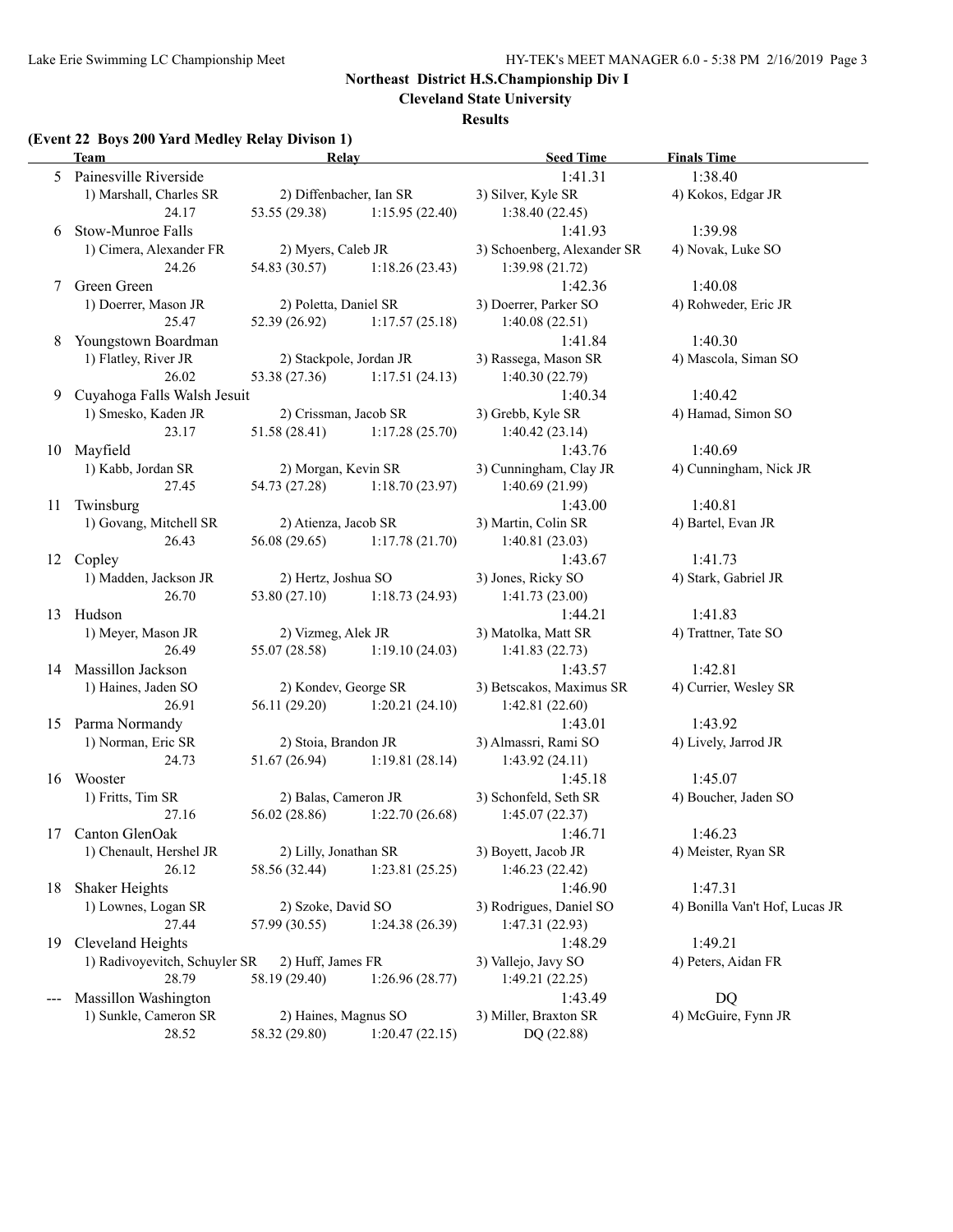**Cleveland State University**

### **Results**

# **Event 23 Boys 200 Yard Freestyle Divison 1**

|    | State:                |             | 1:34.19 $\omega$ 2/2018 | <b>Carson Foster</b>          |                 | Cinci St. Xavier   |  |
|----|-----------------------|-------------|-------------------------|-------------------------------|-----------------|--------------------|--|
|    | District:             | $1:39.18$ # | 2/15/2019               | <b>Jay Johnson</b>            |                 | <b>HUDSON</b>      |  |
|    | <b>Name</b>           |             |                         | Yr School                     | Seed Time       | <b>Finals Time</b> |  |
|    | 1 Johnson, Jay        |             |                         | SR Hudson                     | 1:41.21         | 1:39.18#           |  |
|    |                       | 22.82       | 47.67(24.85)            | 1:13.23(25.56)                | 1:39.18(25.95)  |                    |  |
|    | 2 Matthew, Thomas     |             |                         | JR Wooster                    | 1:44.33         | 1:40.85            |  |
|    |                       | 23.28       | 48.71 (25.43)           | 1:14.99(26.28)                | 1:40.85(25.86)  |                    |  |
| 3  | Tuckerman, Caleb      |             |                         | JR Hudson                     | 1:46.63         | 1:41.77            |  |
|    |                       | 23.36       | 48.87(25.51)            | 1:15.12(26.25)                | 1:41.77(26.65)  |                    |  |
|    | 4 Vance, Andrew       |             |                         | SR North Royalton             | 1:45.74         | 1:42.69            |  |
|    |                       | 23.24       |                         | 48.88 (25.64) 1:15.43 (26.55) | 1:42.69(27.26)  |                    |  |
|    | 5 Norman, Eric        |             |                         | SR Parma Normandy             | 1:49.29         | 1:43.02            |  |
|    |                       | 23.31       |                         | 49.15 (25.84) 1:15.61 (26.46) | 1:43.02(27.41)  |                    |  |
|    |                       |             |                         | SR Massillon Jackson          |                 |                    |  |
| 6  | Tondra, Jason         |             |                         |                               | 1:48.94         | 1:43.20            |  |
|    |                       | 23.16       |                         | 48.88 (25.72) 1:15.68 (26.80) | 1:43.20(27.52)  |                    |  |
|    | 7 Gustafson, Chachi   |             |                         | SR Shaker Heights             | 1:45.31         | 1:43.50            |  |
|    |                       | 23.26       |                         | 48.82 (25.56) 1:15.79 (26.97) | 1:43.50(27.71)  |                    |  |
|    | 8 Finnerty, Sean      |             |                         | SR Solon                      | 1:46.62         | 1:43.96            |  |
|    |                       | 23.85       | 50.06 (26.21)           | 1:17.04(26.98)                | 1:43.96(26.92)  |                    |  |
|    | 9 Marshall, Charles   |             |                         | SR Painesville Riverside      | 1:47.67         | 1:44.45            |  |
|    |                       | 24.26       | 50.50 (26.24)           | 1:17.39(26.89)                | 1:44.45(27.06)  |                    |  |
|    | 10 Linker, Will       |             |                         | JR Youngstown Boardman        | 1:46.03         | 1:45.22            |  |
|    |                       | 23.40       |                         | 49.35 (25.95) 1:17.02 (27.67) | 1:45.22(28.20)  |                    |  |
|    | 11 Phillips, Nathan   |             |                         | FR Akron Firestone            | 1:48.27         | 1:45.84            |  |
|    |                       | 24.89       |                         | 50.86 (25.97) 1:18.17 (27.31) | 1:45.84(27.67)  |                    |  |
|    | 12 Bragg, TJ          |             |                         | FR North Canton Hoover        | 1:48.36         | 1:46.11            |  |
|    |                       | 23.41       | 49.74 (26.33)           | 1:17.56(27.82)                | 1:46.11(28.55)  |                    |  |
|    | *13 Douglas, Collin   |             |                         | SR Madison                    | 1:48.24         | 1:47.14            |  |
|    |                       | 23.55       | 50.15(26.60)            | 1:18.35(28.20)                | 1:47.14(28.79)  |                    |  |
|    | *13 Stackpole, Jordan |             |                         | JR Youngstown Boardman        | 1:48.83         | 1:47.14            |  |
|    |                       | 24.51       |                         | 51.35 (26.84) 1:19.14 (27.79) | 1:47.14(28.00)  |                    |  |
|    | 15 Nixon, Max         |             |                         | SR Akron Firestone            | 1:49.04         | 1:47.80            |  |
|    |                       | 24.49       |                         | 51.84 (27.35) 1:19.82 (27.98) | 1:47.80(27.98)  |                    |  |
|    | 16 Gross, Ryan        |             |                         | SO Solon                      | 1:50.30         | 1:47.96            |  |
|    |                       | 24.60       | 52.25(27.65)            | 1:20.46(28.21)                | 1:47.96(27.50)  |                    |  |
|    | 17 Napholz, Trent     |             |                         | JR North Canton Hoover        | 1:49.59         | 1:48.10            |  |
|    |                       | 24.66       | 52.14 (27.48)           | 1:20.78(28.64)                | 1:48.10(27.32)  |                    |  |
|    | 18 Rohweder, Eric     |             |                         | JR Green Green                | 1:50.84         | 1:49.35            |  |
|    |                       | 25.22       | 53.38 (28.16)           | 1:22.25(28.87)                | 1:49.35(27.10)  |                    |  |
|    | 19 Evans, Jim         |             |                         | JR North Canton Hoover        | 1:49.62         | 1:49.54            |  |
|    |                       | 24.89       | 52.22 (27.33)           | 1:20.99(28.77)                | 1:49.54(28.55)  |                    |  |
| 20 | Turnbull, Keith       |             |                         | FR Stow-Munroe Falls          | 1:50.43         | 1:49.71            |  |
|    |                       | 24.74       | 52.49 (27.75)           | 1:21.24(28.75)                | 1:49.71(28.47)  |                    |  |
| 21 | Currier, Wesley       |             |                         | SR Massillon Jackson          | 1:52.17         | 1:49.78            |  |
|    |                       | 24.69       | 51.94 (27.25)           | 1:20.54(28.60)                | 1:49.78 (29.24) |                    |  |
| 22 | Bartel, Evan          |             |                         | JR Twinsburg                  | 1:51.66         | 1:49.89            |  |
|    |                       | 24.50       | 52.54 (28.04)           | 1:21.56(29.02)                | 1:49.89(28.33)  |                    |  |
| 23 | Trattner, Tate        |             |                         | SO Hudson                     | 1:50.42         | 1:49.99            |  |
|    |                       | 25.02       | 52.66 (27.64)           | 1:21.40(28.74)                | 1:49.99 (28.59) |                    |  |
| 24 | Cossin, Dylan         |             |                         | SO Stow-Munroe Falls          | 1:51.67         | 1:51.59            |  |
|    |                       | 25.45       | 53.35 (27.90)           | 1:23.02(29.67)                | 1:51.59(28.57)  |                    |  |
|    |                       |             |                         | SO Hudson                     |                 |                    |  |
| 25 | Albrecht, Dylan       |             |                         |                               | 1:51.95         | 1:51.79            |  |
|    |                       | 25.34       | 53.21 (27.87)           | 1:22.35(29.14)                | 1:51.79(29.44)  |                    |  |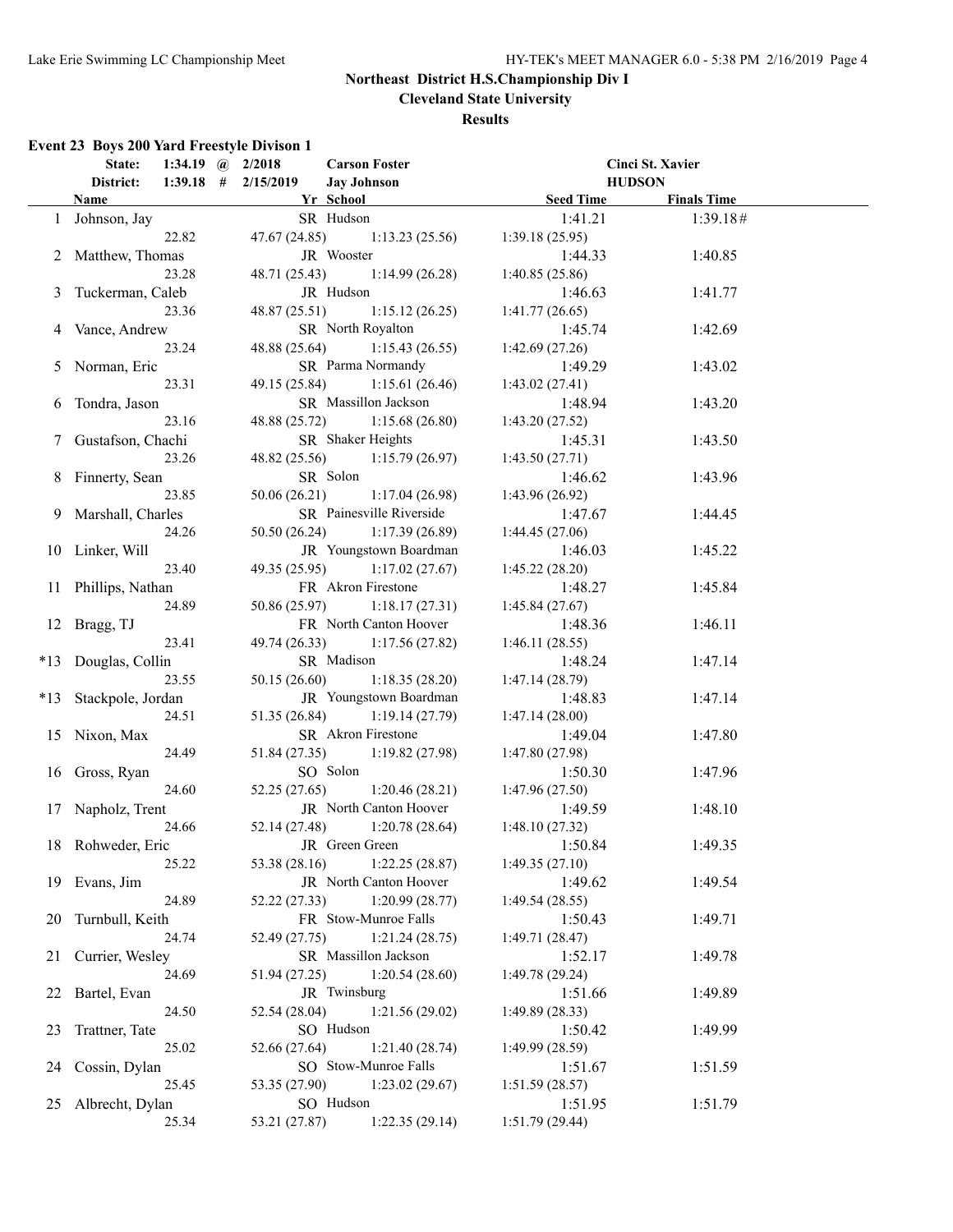**Cleveland State University**

**Results**

# **(Event 23 Boys 200 Yard Freestyle Divison 1)**

|    | Name                | Yr School     |                                | <b>Seed Time</b> | <b>Finals Time</b> |  |
|----|---------------------|---------------|--------------------------------|------------------|--------------------|--|
|    | 26 Montag, Mitchell |               | FR North Royalton              | 1:50.96          | 1:52.15            |  |
|    | 25.11               | 53.40 (28.29) | 1:22.92(29.52)                 | 1:52.15(29.23)   |                    |  |
| 27 | Poggio, Nico        |               | <b>JR</b> Shaker Heights       | 1:50.72          | 1:52.25            |  |
|    | 25.36               | 53.68 (28.32) | 1:22.79(29.11)                 | 1:52.25(29.46)   |                    |  |
|    | 28 Crissman, Jacob  |               | SR Cuyahoga Falls Walsh Jesuit | 1:52.08          | 1:52.51            |  |
|    | 25.33               | 53.29 (27.96) | 1:22.77(29.48)                 | 1:52.51(29.74)   |                    |  |
| 29 | Wintering, Alex     |               | JR Cuyahoga Falls Walsh Jesuit | 1:50.82          | 1:52.55            |  |
|    | 25.76               | 54.41 (28.65) | 1:23.87(29.46)                 | 1:52.55(28.68)   |                    |  |
|    | 30 Hamad, Simon     |               | SO Cuyahoga Falls Walsh Jesuit | 1:51.92          | 1:53.35            |  |
|    | 26.02               | 54.17 (28.15) | 1:24.13(29.96)                 | 1:53.35(29.22)   |                    |  |

### **Event 24 Boys 200 Yard IM Divison 1**

|    | State:              | 1:46.58 @ $2/2016$ |                | <b>Cooper Hodge</b>                 |                  | <b>Cinci Moeller</b> |  |
|----|---------------------|--------------------|----------------|-------------------------------------|------------------|----------------------|--|
|    | District:           | $1:50.11$ #        | 2/21/2015      | <b>Ross Palazzo</b>                 |                  | Hudson               |  |
|    | <b>Name</b>         |                    |                | Yr School                           | <b>Seed Time</b> | <b>Finals Time</b>   |  |
|    | 1 Chimes, Eric      |                    |                | <b>SR</b> Broadview Hts Brecksville | 1:56.43          | 1:52.73              |  |
|    |                     | 23.87              | 52.80 (28.93)  | 1:26.47(33.67)                      | 1:52.73(26.26)   |                      |  |
| 2  | Stoia, Brandon      |                    |                | JR Parma Normandy                   | 1:56.81          | 1:52.91              |  |
|    |                     | 24.74              | 53.68 (28.94)  | 1:26.17(32.49)                      | 1:52.91 (26.74)  |                      |  |
| 3  | Neuman, Aiden       |                    |                | SO Massillon Jackson                | 2:01.02          | 1:53.61              |  |
|    |                     | 24.52              | 52.61 (28.09)  | 1:26.90(34.29)                      | 1:53.61(26.71)   |                      |  |
| 4  | Saum, Jack          |                    |                | SR Akron Firestone                  | 1:59.13          | 1:55.35              |  |
|    |                     | 24.38              | 53.40 (29.02)  | 1:27.41(34.01)                      | 1:55.35(27.94)   |                      |  |
| 5  | Baylor, Seth        |                    |                | SO Hudson                           | 2:03.11          | 1:57.28              |  |
|    |                     | 24.76              | 54.62 (29.86)  | 1:30.26(35.64)                      | 1:57.28(27.02)   |                      |  |
|    | 6 Florio, Aidan     |                    |                | FR North Royalton                   | 2:01.66          | 1:57.35              |  |
|    |                     | 25.39              | 55.15 (29.76)  | 1:29.22(34.07)                      | 1:57.35(28.13)   |                      |  |
|    | 7 Tomkovicz, Timmy  |                    |                | SR Macedonia Nordonia               | 2:03.81          | 1:58.97              |  |
|    |                     | 24.66              | 54.06 (29.40)  | 1:29.60(35.54)                      | 1:58.97(29.37)   |                      |  |
|    | 8 Novak, Luke       |                    |                | SO Stow-Munroe Falls                | 2:04.32          | 1:59.95              |  |
|    |                     | 25.36              | 54.77 (29.41)  | 1:30.86(36.09)                      | 1:59.95 (29.09)  |                      |  |
|    | Murlin, Charlie     |                    |                | JR Shaker Heights                   | 2:03.82          | 2:01.40              |  |
|    |                     | 25.09              | 56.69 (31.60)  | 1:32.64(35.95)                      | 2:01.40(28.76)   |                      |  |
|    | 10 Govang, Mitchell |                    |                | SR Twinsburg                        | 2:05.35          | 2:01.67              |  |
|    |                     | 26.21              | 56.54 (30.33)  | 1:33.02(36.48)                      | 2:01.67(28.65)   |                      |  |
|    | 11 Vizmeg, Alek     |                    |                | JR Hudson                           | 2:03.54          | 2:02.22              |  |
|    |                     | 25.73              | 58.28 (32.55)  | 1:33.50(35.22)                      | 2:02.22 (28.72)  |                      |  |
|    | 12 Ehlers, Ryan     |                    |                | FR North Canton Hoover              | 2:04.82          | 2:02.53              |  |
|    |                     | 27.23              | 1:00.73(33.50) | 1:34.57(33.84)                      | 2:02.53 (27.96)  |                      |  |
|    | 13 Vereb, Jacob     |                    |                | JR Massillon Perry                  | 2:03.73          | 2:02.86              |  |
|    |                     | 25.96              | 57.20 (31.24)  | 1:33.10(35.90)                      | 2:02.86(29.76)   |                      |  |
|    | 14 Lynch, Joe       |                    |                | JR Broadview Hts Brecksville        | 2:02.61          | 2:03.30              |  |
|    |                     | 25.21              | 56.97 (31.76)  | 1:33.38(36.41)                      | 2:03.30 (29.92)  |                      |  |
|    | 15 Hertz, Joshua    |                    |                | SO Copley                           | 2:06.10          | 2:04.20              |  |
|    |                     | 27.85              | 1:01.18(33.33) | 1:34.66(33.48)                      | 2:04.20(29.54)   |                      |  |
| 16 | Schimpf, Luke       |                    |                | SR Broadview Hts Brecksville        | 2:05.39          | 2:04.39              |  |
|    |                     | 25.97              | 57.25 (31.28)  | 1:33.96(36.71)                      | 2:04.39(30.43)   |                      |  |
|    | 17 Kondev, George   |                    |                | SR Massillon Jackson                | 2:06.20          | 2:04.46              |  |
|    |                     | 25.90              | 59.16 (33.26)  | 1:36.41(37.25)                      | 2:04.46 (28.05)  |                      |  |
|    | 18 Renninger, Blake |                    |                | JR Green Green                      | 2:07.65          | 2:05.44              |  |
|    |                     | 26.68              | 57.38 (30.70)  | 1:34.12(36.74)                      | 2:05.44(31.32)   |                      |  |
|    | 19 Grzincic, Ian    |                    |                | SR Willoughby South                 | 2:05.20          | 2:05.65              |  |
|    |                     | 26.78              | 58.42 (31.64)  | 1:36.75(38.33)                      | 2:05.65 (28.90)  |                      |  |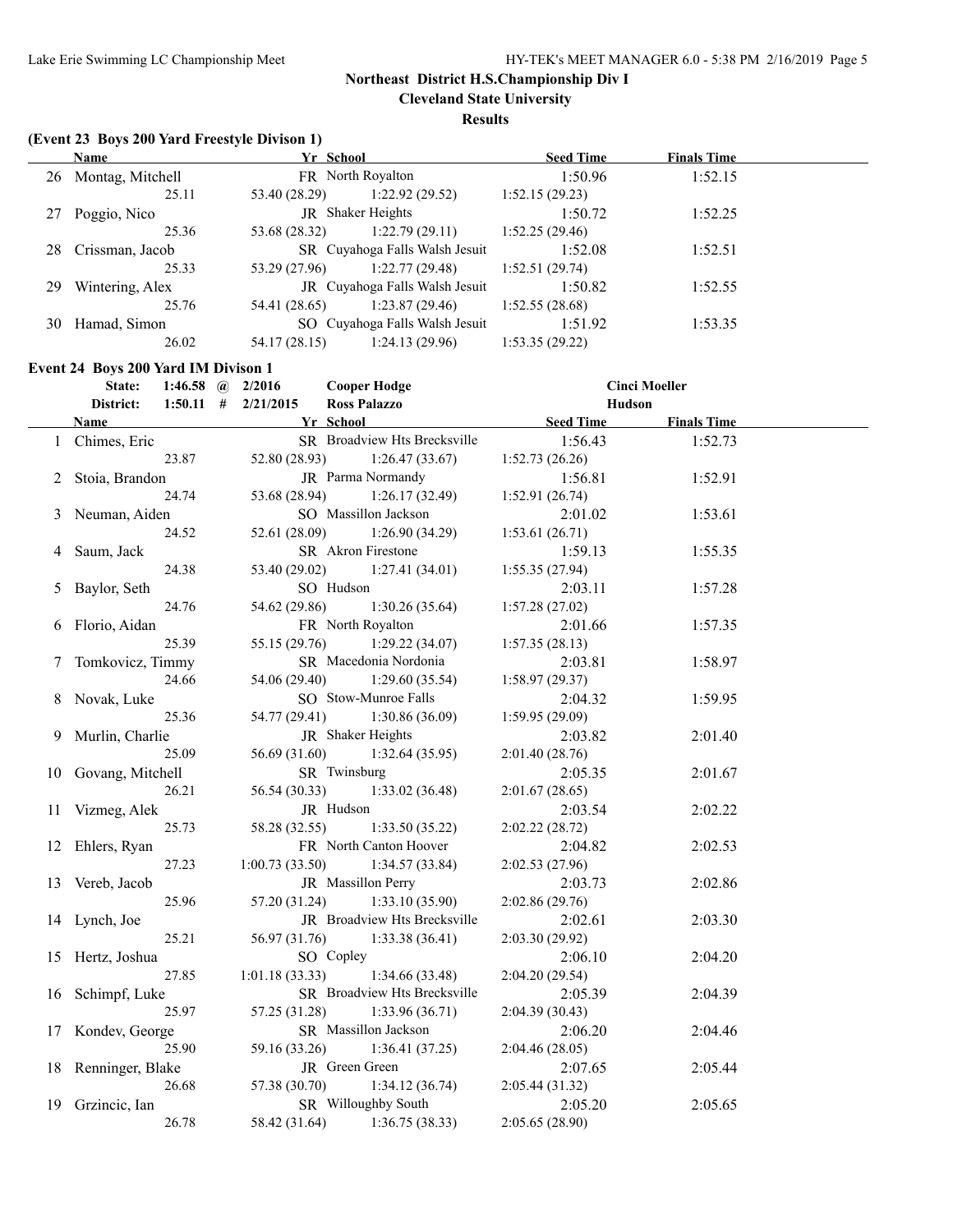**Cleveland State University**

### **Results**

# **(Event 24 Boys 200 Yard IM Divison 1)**

| <b>Name</b>                                     | Yr School                           |                                                    | <b>Seed Time</b> | <b>Finals Time</b> |  |
|-------------------------------------------------|-------------------------------------|----------------------------------------------------|------------------|--------------------|--|
| 20 Martinez, Benjamin                           | SO Hudson                           |                                                    | 2:05.70          | 2:05.82            |  |
| 26.74                                           |                                     | 59.33 (32.59) 1:36.85 (37.52)                      | 2:05.82 (28.97)  |                    |  |
| 21 Barzellato, Justin FR Kent Roosevelt 2:04.90 |                                     |                                                    |                  | 2:05.96            |  |
| 27.06                                           |                                     | 59.45 (32.39) 1:35.13 (35.68)                      | 2:05.96(30.83)   |                    |  |
| 22 Flatley, River                               |                                     | JR Youngstown Boardman                             | 2:07.98          | 2:06.55            |  |
| 26.67                                           |                                     | $57.77(31.10)$ $1:37.36(39.59)$ $2:06.55(29.19)$   |                  |                    |  |
| 23 White, Jake                                  |                                     | SO North Canton Hoover                             | 2:09.34          | 2:07.08            |  |
| 27.96                                           |                                     | $1:00.89(32.93)$ $1:37.27(36.38)$                  | 2:07.08(29.81)   |                    |  |
| 24 Palmer, Hayden                               | SR Mayfield                         |                                                    | 2:08.97          | 2:07.13            |  |
| 27.46                                           |                                     | $1:01.45(33.99)$ $1:38.43(36.98)$                  | 2:07.13(28.70)   |                    |  |
| 25 Kampman, Calvin JR Hudson                    |                                     |                                                    | 2:06.31          | 2:07.38            |  |
| 26.68                                           |                                     | 59.08 (32.40) 1:37.55 (38.47)                      | 2:07.38(29.83)   |                    |  |
| 26 Poduska, Roger                               |                                     | SR Solon                                           | 2:08.85          | 2:07.43            |  |
| 27.70                                           |                                     | $1:01.76(34.06)$ $1:38.13(36.37)$ $2:07.43(29.30)$ |                  |                    |  |
| 27 Pickett, Davis                               |                                     | SO Akron Firestone                                 | 2:10.32          | 2:08.24            |  |
| 27.21                                           |                                     | $1:00.58(33.37)$ $1:37.98(37.40)$                  | 2:08.24(30.26)   |                    |  |
| 28 Blayney, PJ                                  |                                     | SR Twinsburg                                       | 2:09.22          | 2:09.09            |  |
| 27.15                                           |                                     | $1:00.23(33.08)$ $1:40.11(39.88)$                  | 2:09.09 (28.98)  |                    |  |
| 29 Doerrer, Parker SO Green Green 2:08.93       |                                     |                                                    |                  | 2:09.27            |  |
|                                                 | 26.81 59.88 (33.07) 1:41.18 (41.30) |                                                    | 2:09.27 (28.09)  |                    |  |
| 30 Szoke, David SO Shaker Heights 2:11.05       |                                     |                                                    |                  | 2:10.78            |  |
| 28.07                                           |                                     | $1:00.90(32.83)$ $1:39.21(38.31)$                  | 2:10.78(31.57)   |                    |  |

**Event 25 Boys 50 Yard Freestyle Divison 1**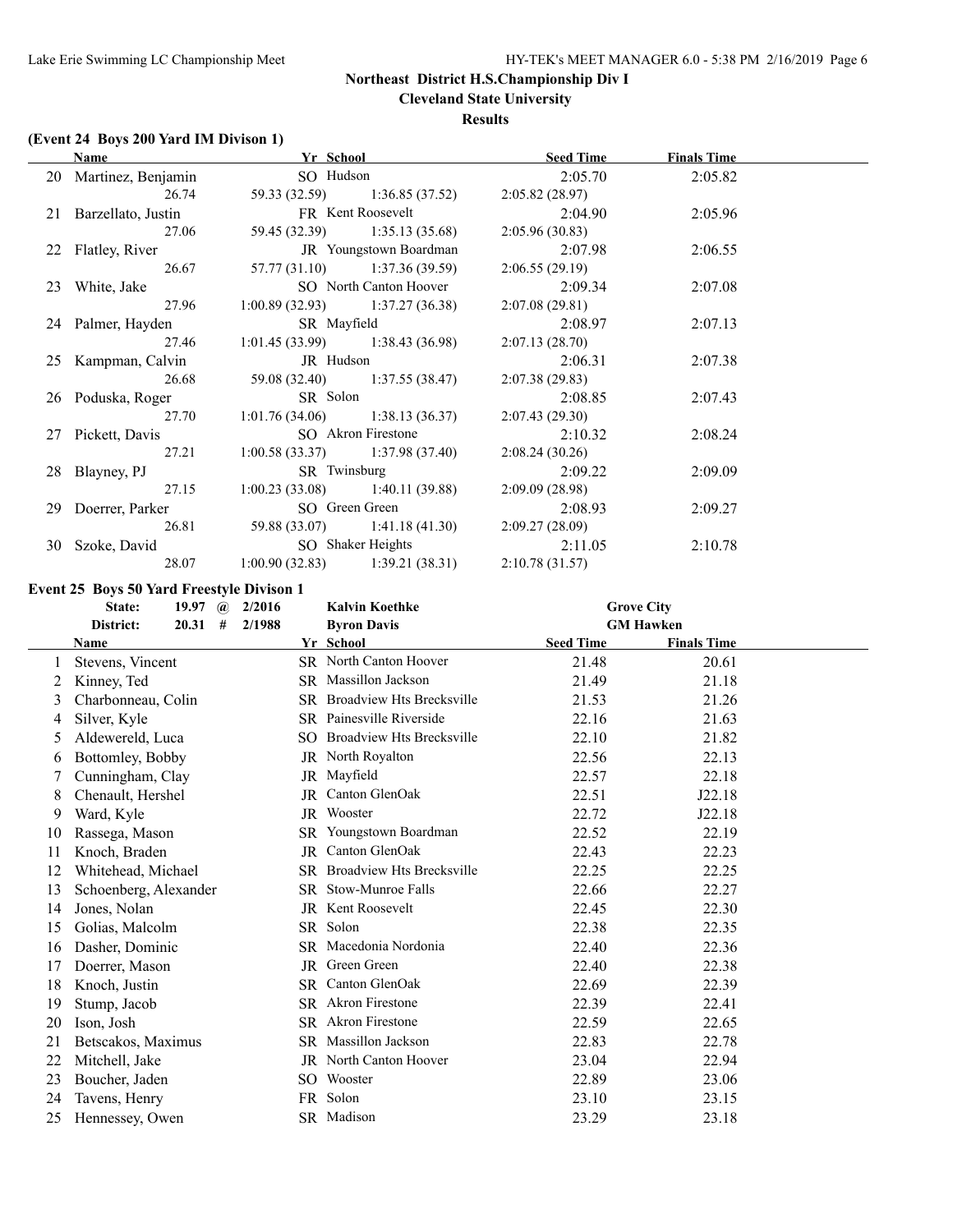**Cleveland State University**

### **Results**

|               | (Event 25 Boys 50 Yard Freestyle Divison 1)       |               |                              |                  |                         |  |
|---------------|---------------------------------------------------|---------------|------------------------------|------------------|-------------------------|--|
|               | <b>Name</b>                                       |               | Yr School                    | <b>Seed Time</b> | <b>Finals Time</b>      |  |
| 26            | Peters, Aidan                                     |               | FR Cleveland Heights         | 23.10            | 23.21                   |  |
| 27            | Strasburg, Jacob                                  |               | JR Shaker Heights            | 23.15            | 23.24                   |  |
| 28            | Atienza, Jacob                                    |               | SR Twinsburg                 | 23.07            | 23.32                   |  |
| 29            | Boggs, Will                                       |               | JR Stow-Munroe Falls         | 23.27            | 23.60                   |  |
|               |                                                   |               |                              |                  |                         |  |
|               | <b>Event 26 Boys 100 Yard Butterfly Divison 1</b> |               |                              |                  |                         |  |
|               | State:<br>47.10 $\omega$                          | 2/2007        | <b>Austin Staab</b>          |                  | <b>Westerville Cent</b> |  |
|               | $47.89$ #<br>District:<br>Name                    | 2/14/2018     | David Madej                  |                  | <b>Brecksville</b>      |  |
|               |                                                   |               | Yr School                    | <b>Seed Time</b> | <b>Finals Time</b>      |  |
| 1             | Martin, Colin                                     |               | SR Twinsburg                 | 50.72            | 48.79                   |  |
|               | 22.53                                             | 48.79 (26.26) |                              |                  |                         |  |
|               | Gustafson, Chachi                                 |               | SR Shaker Heights            | 51.08            | 49.24                   |  |
|               | 23.25                                             | 49.24 (25.99) |                              |                  |                         |  |
| 3             | Silver, Kyle                                      |               | SR Painesville Riverside     | 52.54            | 49.81                   |  |
|               | 23.09                                             | 49.81 (26.72) |                              |                  |                         |  |
| 4             | Chimes, Eric                                      |               | SR Broadview Hts Brecksville | 51.85            | 50.24                   |  |
|               | 24.23                                             | 50.24(26.01)  |                              |                  |                         |  |
| $\mathcal{L}$ | Basista, Noah                                     |               | JR Youngstown Boardman       | 51.92            | 50.53                   |  |
|               | 23.42                                             | 50.53 (27.11) |                              |                  |                         |  |
| 6             | Schneider, William                                |               | SR North Canton Hoover       | 52.56            | 51.19                   |  |
|               | 23.89                                             | 51.19 (27.30) |                              |                  |                         |  |
| $\mathcal{L}$ | DunLany, Matthew<br>23.72                         |               | JR Youngstown Boardman       | 52.64            | 51.26                   |  |
|               |                                                   | 51.26 (27.54) | JR North Royalton            |                  |                         |  |
| 8             | Bottomley, Bobby<br>23.75                         |               |                              | 52.42            | 51.31                   |  |
|               |                                                   | 51.31 (27.56) | FR Stow-Munroe Falls         |                  |                         |  |
| 9.            | Cimera, Alexander<br>24.05                        | 51.70 (27.65) |                              | 53.03            | 51.70                   |  |
|               |                                                   |               | SR Broadview Hts Brecksville | 52.74            | 51.85                   |  |
| 10            | Whitehead, Michael<br>23.97                       | 51.85 (27.88) |                              |                  |                         |  |
| 11            | Saum, Jack                                        |               | SR Akron Firestone           | 54.03            | 52.12                   |  |
|               | 24.15                                             | 52.12 (27.97) |                              |                  |                         |  |
| 12            | Cosentino, Caleb                                  |               | SR Hudson                    | 54.42            | 52.27                   |  |
|               | 24.57                                             | 52.27 (27.70) |                              |                  |                         |  |
| 13            | Lawrence, Jake                                    |               | SO Austintown Fitch          | 53.48            | 52.35                   |  |
|               | 24.64                                             | 52.35 (27.71) |                              |                  |                         |  |
|               | 14 Poletta, Daniel                                |               | SR Green Green               | 54.23            | 52.58                   |  |
|               | 24.52                                             | 52.58 (28.06) |                              |                  |                         |  |
|               | 15 Leecue, Brendan                                |               | JR Warren G. Harding         | 53.81            | 53.41                   |  |
|               | 24.31                                             | 53.41 (29.10) |                              |                  |                         |  |
| 16            | Stackpole, Jordan                                 |               | JR Youngstown Boardman       | 54.56            | 54.14                   |  |
|               | 25.44                                             | 54.14 (28.70) |                              |                  |                         |  |
| 17            | Glime, Billy                                      |               | SR Chagrin Falls Kenston     | 55.93            | 54.34                   |  |
|               | 25.09                                             | 54.34 (29.25) |                              |                  |                         |  |
| 18            | Schoenberg, Alexander                             |               | SR Stow-Munroe Falls         | 56.11            | 54.42                   |  |
|               | 25.46                                             | 54.42 (28.96) |                              |                  |                         |  |
| 19            | Matolka, Matt                                     |               | SR Hudson                    | 54.23            | 54.70                   |  |
|               | 25.10                                             | 54.70 (29.60) |                              |                  |                         |  |
|               | 20 Evans, Jim                                     |               | JR North Canton Hoover       | 55.17            | 54.81                   |  |
|               | 25.60                                             | 54.81 (29.21) |                              |                  |                         |  |
|               | 21 Meyer, Mason                                   |               | JR Hudson                    | 54.37            | 54.90                   |  |
|               | 25.67                                             | 54.90 (29.23) |                              |                  |                         |  |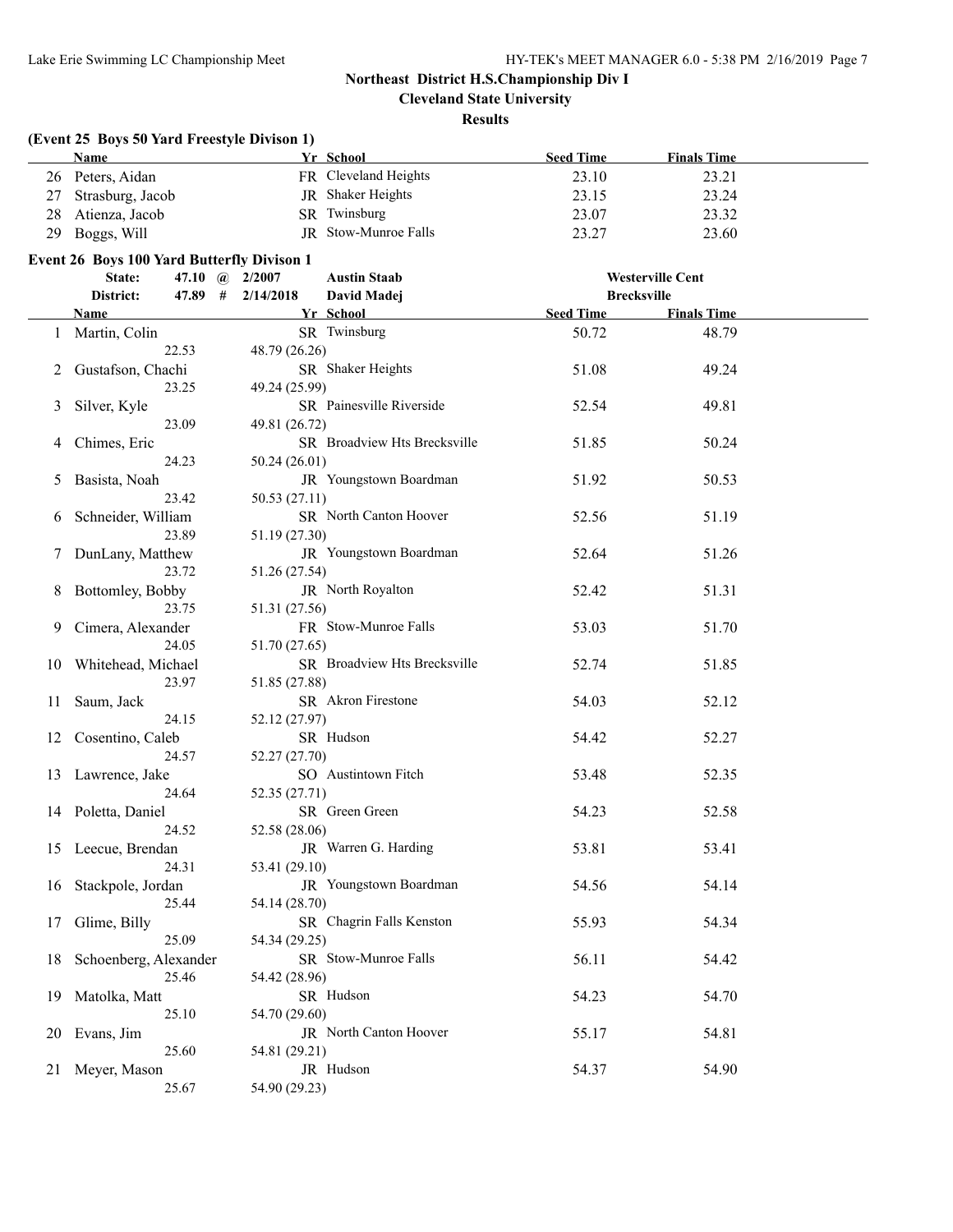**Cleveland State University**

### **Results**

# **(Event 26 Boys 100 Yard Butterfly Divison 1)**

|                     | Name               | Yr School                      | <b>Seed Time</b> | <b>Finals Time</b> |  |
|---------------------|--------------------|--------------------------------|------------------|--------------------|--|
|                     | 22 Vereb, Jacob    | JR Massillon Perry             | 55.93            | 55.13              |  |
|                     | 26.11              | 55.13 (29.02)                  |                  |                    |  |
| 23                  | Kondev, George     | <b>SR</b> Massillon Jackson    | 56.76            | 55.57              |  |
|                     | 25.75              | 55.57 (29.82)                  |                  |                    |  |
| 24                  | Swan, Haydn        | <b>SR</b> Kent Roosevelt       | 56.14            | 55.96              |  |
|                     | 25.63              | 55.96 (30.33)                  |                  |                    |  |
| 25                  | Betscakos, Maximus | <b>SR</b> Massillon Jackson    | 56.06            | 55.98              |  |
|                     | 25.51              | 55.98 (30.47)                  |                  |                    |  |
| 26                  | Miller, Braxton    | <b>SR</b> Massillon Washington | 56.61            | 56.64              |  |
|                     | 25.54              | 56.64 (31.10)                  |                  |                    |  |
| 27                  | Kampman, Calvin    | JR Hudson                      | 57.26            | 56.94              |  |
|                     | 26.66              | 56.94 (30.28)                  |                  |                    |  |
| 28                  | Murray, Jacob      | <b>SR</b> Akron Firestone      | 58.64            | 57.84              |  |
|                     | 26.77              | 57.84 (31.07)                  |                  |                    |  |
| $\qquad \qquad - -$ | Allen, Payton      | SR Solon                       | 53.75            | DQ                 |  |
|                     | 25.31              | DQ(27.71)                      |                  |                    |  |

# **Event 27 Boys 100 Yard Freestyle Divison 1**

|    | <b>Joe Hudepohl</b><br><b>Cinci St Xavier</b><br>State:<br>43.43 $\omega$<br>2/1992 |               |                                |                  |                         |  |  |
|----|-------------------------------------------------------------------------------------|---------------|--------------------------------|------------------|-------------------------|--|--|
|    | District:<br>44.42<br>#                                                             | 2/20/2016     | David Madej                    |                  | <b>Brecksville-Broa</b> |  |  |
|    | <b>Name</b>                                                                         |               | Yr School                      | <b>Seed Time</b> | <b>Finals Time</b>      |  |  |
|    | Johnson, Jay                                                                        |               | SR Hudson                      | 45.91            | 45.18                   |  |  |
|    | 21.65                                                                               | 45.18 (23.53) |                                |                  |                         |  |  |
|    | Martin, Colin                                                                       |               | SR Twinsburg                   | 47.13            | 46.00                   |  |  |
|    | 22.01                                                                               | 46.00 (23.99) |                                |                  |                         |  |  |
| 3  | Stevens, Vincent                                                                    |               | <b>SR</b> North Canton Hoover  | 48.80            | 46.04                   |  |  |
|    | 22.30                                                                               | 46.04 (23.74) |                                |                  |                         |  |  |
| 4  | Matthew, Thomas                                                                     |               | JR Wooster                     | 47.14            | 46.25                   |  |  |
|    | 22.43                                                                               | 46.25 (23.82) |                                |                  |                         |  |  |
| 5  | Helmuth, Karl                                                                       |               | SO North Canton Hoover         | 47.56            | 46.40                   |  |  |
|    | 22.11                                                                               | 46.40 (24.29) |                                |                  |                         |  |  |
| 6  | Smesko, Kaden                                                                       |               | JR Cuyahoga Falls Walsh Jesuit | 46.59            | 46.44                   |  |  |
|    | 22.31                                                                               | 46.44 (24.13) |                                |                  |                         |  |  |
|    | Kinney, Ted                                                                         |               | SR Massillon Jackson           | 47.85            | 46.93                   |  |  |
|    | 22.33                                                                               | 46.93 (24.60) |                                |                  |                         |  |  |
| 8  | Tondra, Jason                                                                       |               | SR Massillon Jackson           | 49.08            | 47.01                   |  |  |
|    | 22.34                                                                               | 47.01 (24.67) |                                |                  |                         |  |  |
| 9  | Linker, Will                                                                        |               | JR Youngstown Boardman         | 48.42            | 47.22                   |  |  |
|    | 22.72                                                                               | 47.22 (24.50) |                                |                  |                         |  |  |
| 10 | O'Connor, Christopher                                                               |               | JR North Canton Hoover         | 48.42            | 47.24                   |  |  |
|    | 22.84                                                                               | 47.24 (24.40) |                                |                  |                         |  |  |
| 11 | Lochridge, Mack                                                                     |               | SO North Canton Hoover         | 49.14            | 47.34                   |  |  |
|    | 22.31                                                                               | 47.34 (25.03) |                                |                  |                         |  |  |
| 12 | Charbonneau, Colin                                                                  |               | SR Broadview Hts Brecksville   | 49.91            | 47.68                   |  |  |
|    | 22.77                                                                               | 47.68 (24.91) |                                |                  |                         |  |  |
| 13 | Jones, Nolan                                                                        |               | JR Kent Roosevelt              | 49.16            | 48.60                   |  |  |
|    | 23.26                                                                               | 48.60 (25.34) |                                |                  |                         |  |  |
|    | 14 Knoch, Braden                                                                    |               | JR Canton GlenOak              | 49.68            | 48.64                   |  |  |
|    | 23.52                                                                               | 48.64 (25.12) |                                |                  |                         |  |  |
| 15 | Doerrer, Mason                                                                      |               | JR Green Green                 | 48.76            | 48.73                   |  |  |
|    | 23.27                                                                               | 48.73 (25.46) |                                |                  |                         |  |  |
| 16 | Krajcovic, Michael                                                                  |               | FR Barberton                   | 50.11            | 48.93                   |  |  |
|    | 23.35                                                                               | 48.93 (25.58) |                                |                  |                         |  |  |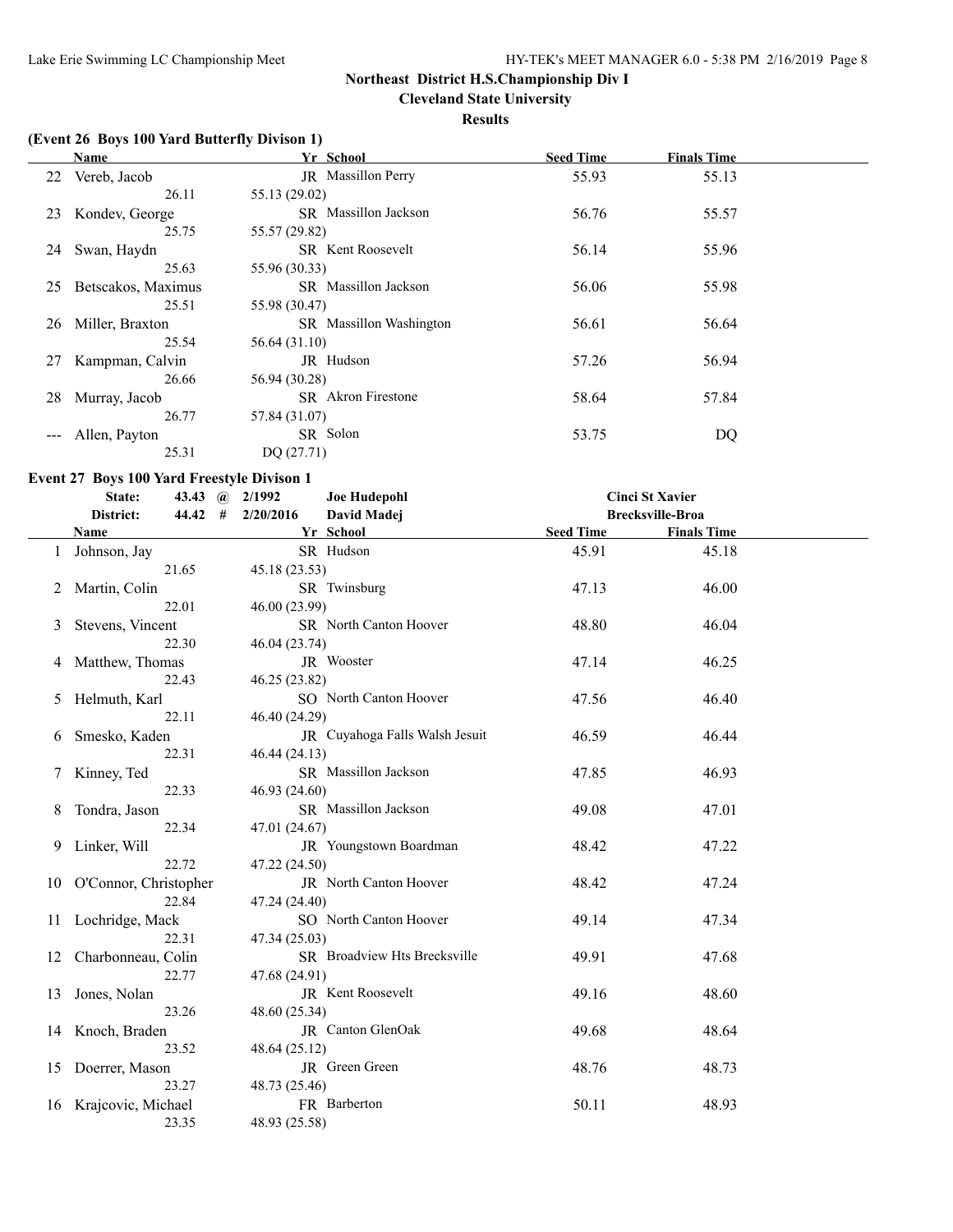**Cleveland State University**

#### **Results**

# **(Event 27 Boys 100 Yard Freestyle Divison 1)**

|    | <b>Name</b>         | Yr School                    | <b>Seed Time</b> | <b>Finals Time</b> |  |
|----|---------------------|------------------------------|------------------|--------------------|--|
|    | 17 Nixon, Max       | SR Akron Firestone           | 50.44            | 49.21              |  |
|    | 23.52               | 49.21 (25.69)                |                  |                    |  |
|    | 18 Cunningham, Nick | JR Mayfield                  | 49.08            | 49.26              |  |
|    | 23.22               | 49.26 (26.04)                |                  |                    |  |
|    | 19 Dasher, Dominic  | SR Macedonia Nordonia        | 50.01            | 49.35              |  |
|    | 23.67               | 49.35 (25.68)                |                  |                    |  |
|    | 20 Stump, Jacob     | SR Akron Firestone           | 49.59            | 49.41              |  |
|    | 23.50               | 49.41 (25.91)                |                  |                    |  |
|    | 21 Rassega, Mason   | SR Youngstown Boardman       | 50.02            | 49.47              |  |
|    | 23.87               | 49.47 (25.60)                |                  |                    |  |
|    | 22 Aldewereld, Luca | SO Broadview Hts Brecksville | 49.38            | 49.68              |  |
|    | 23.35               | 49.68 (26.33)                |                  |                    |  |
| 23 | Tavens, Henry       | FR Solon                     | 50.23            | 49.78              |  |
|    | 23.68               | 49.78 (26.10)                |                  |                    |  |
|    | 24 Golias, Malcolm  | SR Solon                     | 49.76            | 49.95              |  |
|    | 23.65               | 49.95 (26.30)                |                  |                    |  |
|    | 25 Atienza, Jacob   | SR Twinsburg                 | 50.76            | 50.35              |  |
|    | 23.91               | 50.35 (26.44)                |                  |                    |  |
|    | 26 Peters, Aidan    | FR Cleveland Heights         | 50.45            | 50.50              |  |
|    | 24.26               | 50.50 (26.24)                |                  |                    |  |
| 27 | Madden, Jackson     | JR Copley                    | 51.06            | 50.57              |  |
|    | 23.93               | 50.57 (26.64)                |                  |                    |  |
|    | 28 Hennessey, Owen  | SR Madison                   | 51.01            | 50.63              |  |
|    | 24.49               | 50.63(26.14)                 |                  |                    |  |
|    | 29 Peachock, Dylan  | SR Akron Firestone           | 51.03            | 50.68              |  |
|    | 24.03               | 50.68 (26.65)                |                  |                    |  |
| 30 | Poggio, Nico        | JR Shaker Heights            | 50.77            | 51.39              |  |
|    | 24.56               | 51.39 (26.83)                |                  |                    |  |

#### **Event 28 Boys 500 Yard Freestyle Divison 1**

|    | State:<br>4:19.15    | 2/2017<br>$\mathbf{a}$ | <b>Grant House</b>           | <b>Cinci St Xavier</b> |                    |  |
|----|----------------------|------------------------|------------------------------|------------------------|--------------------|--|
|    | District:<br>4:29.20 | 2/2000<br>#            | <b>Paul Kirk</b>             |                        | <b>GM Hawken</b>   |  |
|    | <b>Name</b>          | Yr School              |                              | <b>Seed Time</b>       | <b>Finals Time</b> |  |
|    | Tuckerman, Caleb     | JR Hudson              |                              | 4:45.23                | 4:35.89            |  |
|    | 24.24                | 50.81 (26.57)          | 1:18.13(27.32)               | 1:45.98(27.85)         |                    |  |
|    | 2:14.14(28.16)       | 2:42.65(28.51)         | 3:11.35(28.70)               | 3:39.84(28.49)         |                    |  |
|    | 4:08.35(28.51)       | 4:35.89(27.54)         |                              |                        |                    |  |
| 2  | Finnerty, Sean       | SR Solon               |                              | 4:47.61                | 4:40.13            |  |
|    | 24.80                | 51.77 (26.97)          | 1:19.46(27.69)               | 1:47.72(28.26)         |                    |  |
|    | 2:16.15(28.43)       | 2:45.19(29.04)         | 3:14.18(28.99)               | 3:43.05(28.87)         |                    |  |
|    | 4:11.69(28.64)       | 4:40.13(28.44)         |                              |                        |                    |  |
| 3  | Vance, Andrew        |                        | <b>SR</b> North Royalton     | 4:52.52                | 4:42.50            |  |
|    | 25.47                | 53.51 (28.04)          | 1:22.28(28.77)               | 1:51.20(28.92)         |                    |  |
|    | 2:20.25(29.05)       | 2:49.34(29.09)         | 3:18.41(29.07)               | 3:47.93(29.52)         |                    |  |
|    | 4:15.60(27.67)       | 4:42.50(26.90)         |                              |                        |                    |  |
| 4  | Widenhofer, Eric     |                        | SR Broadview Hts Brecksville | 4:48.00                | 4:43.12            |  |
|    | 24.79                | 52.06 (27.27)          | 1:19.67(27.61)               | 1:48.27(28.60)         |                    |  |
|    | 2:16.90(28.63)       | 2:46.03(29.13)         | 3:15.03(29.00)               | 3:44.98(29.95)         |                    |  |
|    | 4:14.59(29.61)       | 4:43.12(28.53)         |                              |                        |                    |  |
| 5. | Gorbachev, Denis     | JR Solon               |                              | 4:54.95                | 4:44.75            |  |
|    | 25.53                | 53.45 (27.92)          | 1:21.82(28.37)               | 1:50.78(28.96)         |                    |  |
|    | 2:20.05(29.27)       | 2:49.44(29.39)         | 3:18.46(29.02)               | 3:47.77(29.31)         |                    |  |
|    | 4:16.85(29.08)       | 4:44.75 (27.90)        |                              |                        |                    |  |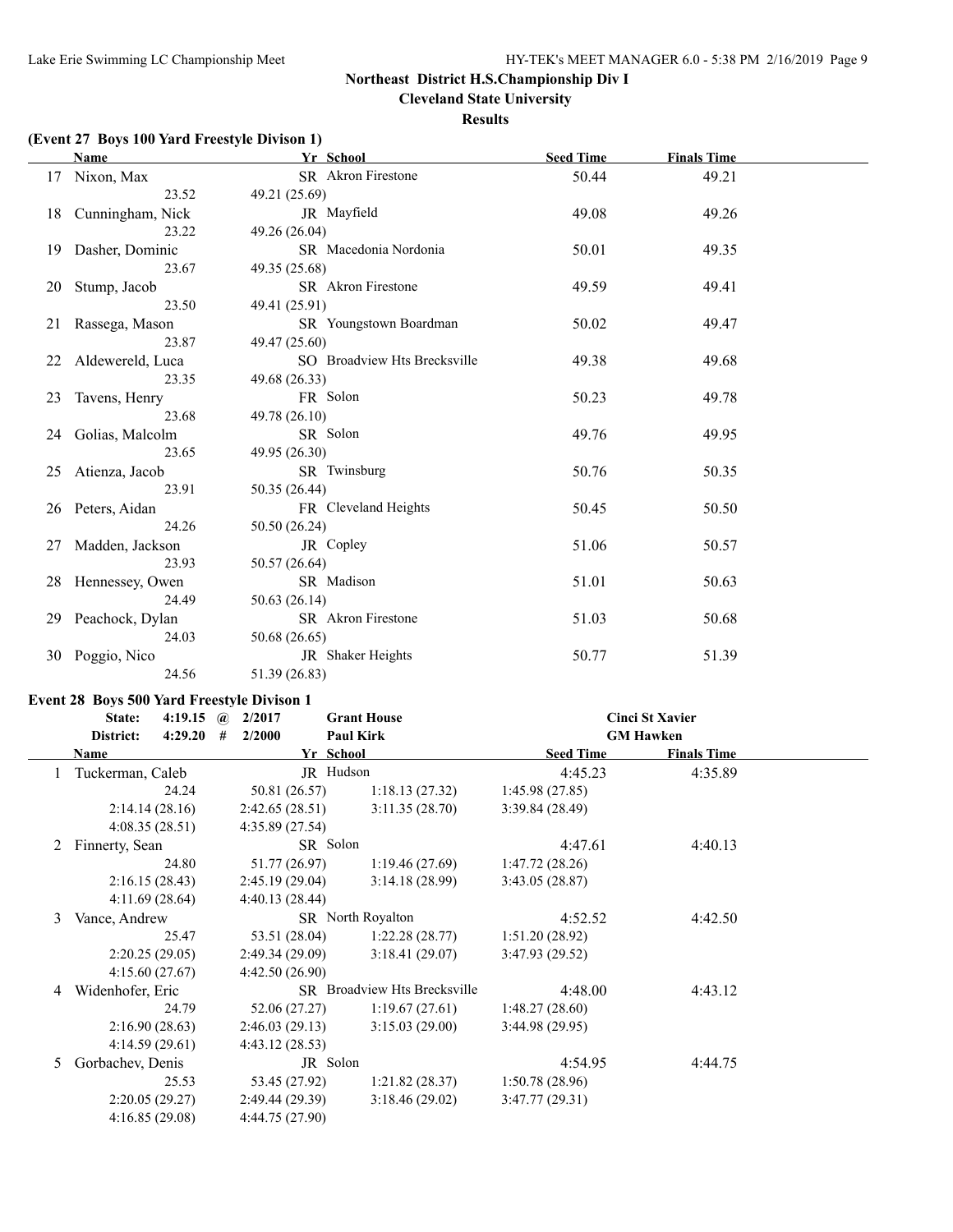**Cleveland State University**

**Results**

# **(Event 28 Boys 500 Yard Freestyle Divison 1)**

|    | <b>Name</b>       | Yr School       |                        | <b>Seed Time</b>          | <b>Finals Time</b> |  |
|----|-------------------|-----------------|------------------------|---------------------------|--------------------|--|
|    | 6 Baylor, Seth    | SO Hudson       |                        | 4:59.54                   | 4:46.44            |  |
|    | 26.13             | 54.56 (28.43)   | 1:23.75(29.19)         | 1:52.74(28.99)            |                    |  |
|    | 2:21.74(29.00)    | 2:51.01(29.27)  | 3:19.89(28.88)         | 3:49.02(29.13)            |                    |  |
|    | 4:17.97 (28.95)   | 4:46.44(28.47)  |                        |                           |                    |  |
|    | 7 Napholz, Trent  |                 | JR North Canton Hoover | 4:56.52                   | 4:50.07            |  |
|    | 25.23             | 53.77 (28.54)   | 1:22.93(29.16)         | 1:52.73(29.80)            |                    |  |
|    | 2:22.58(29.85)    | 2:52.47(29.89)  | 3:22.30(29.83)         | 3:52.07(29.77)            |                    |  |
|    | 4:22.09(30.02)    | 4:50.07(27.98)  |                        |                           |                    |  |
| 8  | DunLany, Matthew  |                 | JR Youngstown Boardman | 4:53.20                   | 4:50.36            |  |
|    | 25.66             | 54.11 (28.45)   | 1:23.30(29.19)         | 1:53.06(29.76)            |                    |  |
|    | 2:22.91 (29.85)   | 2:52.91(30.00)  | 3:23.13(30.22)         | 3:53.43(30.30)            |                    |  |
|    | 4:23.13 (29.70)   | 4:50.36(27.23)  |                        |                           |                    |  |
| 9  | Cosentino, Caleb  | SR Hudson       |                        | 5:09.40                   | 4:51.62            |  |
|    | 25.80             | 54.66 (28.86)   | 1:23.97(29.31)         | 1:53.96(29.99)            |                    |  |
|    | 2:23.84(29.88)    | 2:53.50(29.66)  | 3:23.17(29.67)         | 3:53.20(30.03)            |                    |  |
|    | 4:22.97 (29.77)   | 4:51.62(28.65)  |                        |                           |                    |  |
|    | 10 Palmer, Hayden |                 | SR Mayfield            |                           | 4:51.89            |  |
|    | 25.89             | 54.22 (28.33)   | 1:23.36(29.14)         | 4:54.89<br>1:52.99(29.63) |                    |  |
|    | 2:22.63(29.64)    | 2:52.87(30.24)  | 3:23.01(30.14)         | 3:53.07 (30.06)           |                    |  |
|    | 4:23.16 (30.09)   | 4:51.89(28.73)  |                        |                           |                    |  |
| 11 | Govang, Mitchell  | SR Twinsburg    |                        | 5:02.77                   | 4:52.87            |  |
|    | 25.54             | 53.66 (28.12)   | 1:22.77(29.11)         | 1:52.52(29.75)            |                    |  |
|    | 2:22.58(30.06)    | 2:52.56(29.98)  | 3:23.02(30.46)         | 3:53.32(30.30)            |                    |  |
|    | 4:23.66(30.34)    | 4:52.87(29.21)  |                        |                           |                    |  |
|    | 12 Rohweder, Eric |                 | JR Green Green         |                           | 4:54.16            |  |
|    | 25.60             | 54.08 (28.48)   | 1:23.55(29.47)         | 4:58.33<br>1:53.48(29.93) |                    |  |
|    | 2:23.74(30.26)    | 2:53.91(30.17)  | 3:24.41(30.50)         | 3:54.77 (30.36)           |                    |  |
|    | 4:25.19 (30.42)   | 4:54.16(28.97)  |                        |                           |                    |  |
|    | 13 Gross, Ryan    | SO Solon        |                        | 5:01.91                   | 4:54.35            |  |
|    | 25.60             | 54.25 (28.65)   | 1:23.73(29.48)         | 1:53.19(29.46)            |                    |  |
|    | 2:23.23(30.04)    | 2:53.40(30.17)  | 3:23.57(30.17)         | 3:54.02(30.45)            |                    |  |
|    | 4:24.52(30.50)    | 4:54.35(29.83)  |                        |                           |                    |  |
|    | 14 Bragg, TJ      |                 | FR North Canton Hoover | 5:01.41                   | 4:54.44            |  |
|    | 25.23             | 53.78 (28.55)   | 1:23.15(29.37)         | 1:53.29(30.14)            |                    |  |
|    | 2:23.60(30.31)    | 2:54.33(30.73)  | 3:24.80(30.47)         | 3:55.87 (31.07)           |                    |  |
|    | 4:26.45(30.58)    | 4:54.44 (27.99) |                        |                           |                    |  |
|    | 15 Trattner, Tate | SO Hudson       |                        | 4:58.86                   | 4:55.64            |  |
|    | 26.01             | 54.86 (28.85)   | 1:24.67(29.81)         | 1:54.27(29.60)            |                    |  |
|    | 2:23.93 (29.66)   | 2:53.80(29.87)  | 3:23.91(30.11)         | 3:55.51(31.60)            |                    |  |
|    | 4:26.15(30.64)    | 4:55.64(29.49)  |                        |                           |                    |  |
| 16 | Currier, Dylan    |                 | SR Massillon Jackson   | 5:07.52                   | 4:56.40            |  |
|    | 24.74             | 52.22 (27.48)   | 1:21.12(28.90)         | 1:51.46(30.34)            |                    |  |
|    | 2:22.18(30.72)    | 2:53.16 (30.98) | 3:24.33(31.17)         | 3:55.55(31.22)            |                    |  |
|    | 4:27.06 (31.51)   | 4:56.40(29.34)  |                        |                           |                    |  |
| 17 | Cossin, Dylan     |                 | SO Stow-Munroe Falls   | 4:53.72                   | 4:56.61            |  |
|    | 25.59             | 53.68 (28.09)   | 1:22.71(29.03)         | 1:52.58(29.87)            |                    |  |
|    | 2:22.71 (30.13)   | 2:53.06 (30.35) | 3:23.82(30.76)         | 3:55.49(31.67)            |                    |  |
|    | 4:26.76(31.27)    | 4:56.61(29.85)  |                        |                           |                    |  |
| 18 | Currier, Wesley   |                 | SR Massillon Jackson   | 5:01.26                   | 4:56.85            |  |
|    | 26.29             | 55.62 (29.33)   | 1:25.77(30.15)         | 1:55.87(30.10)            |                    |  |
|    | 2:26.34(30.47)    | 2:56.90 (30.56) | 3:27.63(30.73)         | 3:58.07 (30.44)           |                    |  |
|    | 4:28.40 (30.33)   | 4:56.85(28.45)  |                        |                           |                    |  |
|    |                   |                 |                        |                           |                    |  |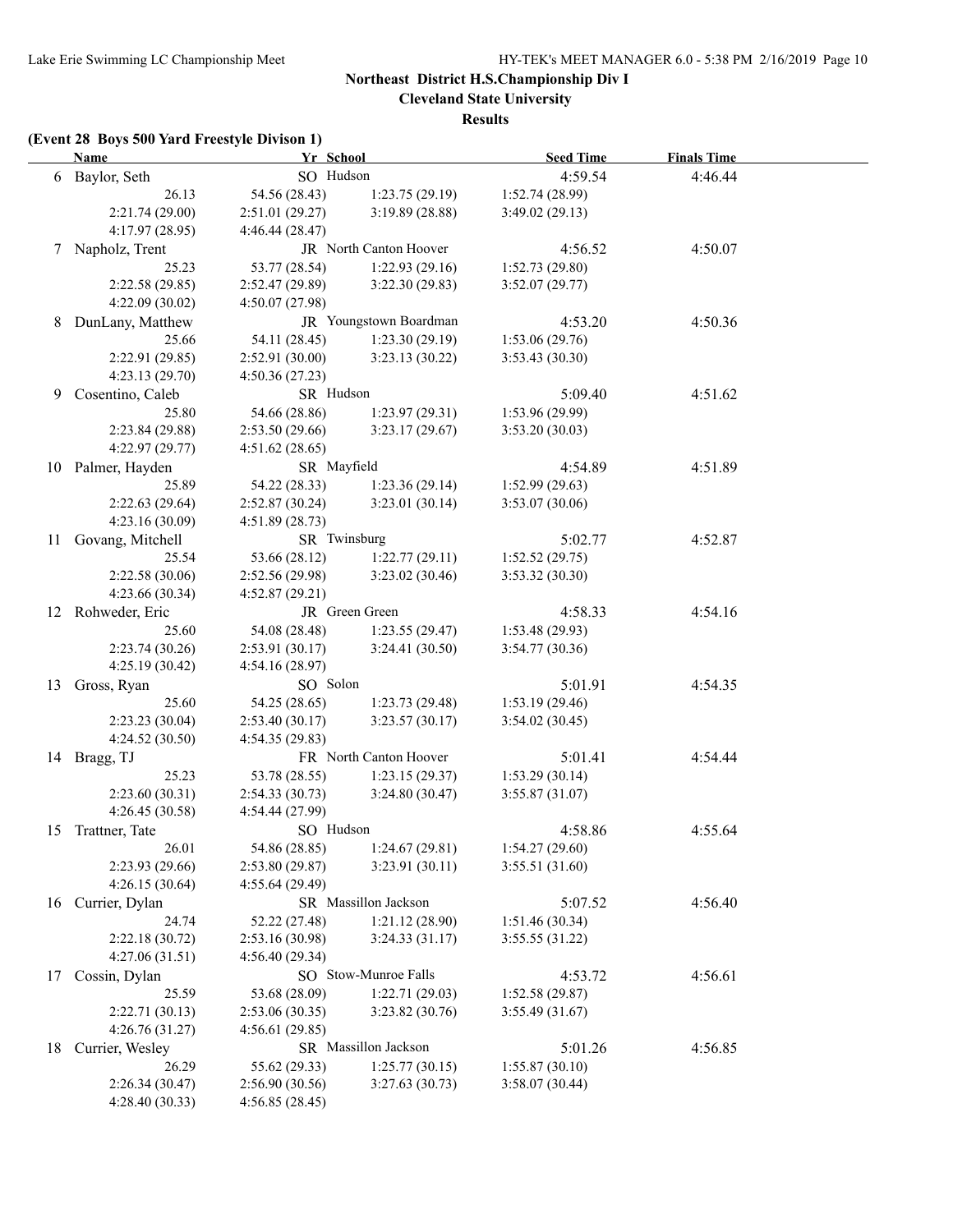**Cleveland State University**

**Results**

# **(Event 28 Boys 500 Yard Freestyle Divison 1)**

|    | <b>Name</b>            | Yr School       |                                | <b>Seed Time</b> | <b>Finals Time</b> |  |  |
|----|------------------------|-----------------|--------------------------------|------------------|--------------------|--|--|
|    | 19 Brown, Sean         |                 | JR North Canton Hoover         | 5:05.05          | 4:59.60            |  |  |
|    | 26.84                  | 55.84 (29.00)   | 1:25.26(29.42)                 | 1:55.23(29.97)   |                    |  |  |
|    | 2:26.12 (30.89)        | 2:57.03(30.91)  | 3:27.83 (30.80)                | 3:58.91(31.08)   |                    |  |  |
|    | 4:29.88 (30.97)        | 4:59.60(29.72)  |                                |                  |                    |  |  |
| 20 | Shaker, Isaac          | SO Solon        |                                | 5:03.05          | 5:01.26            |  |  |
|    | 26.17                  | 55.43 (29.26)   | 1:25.41(29.98)                 | 1:55.70(30.29)   |                    |  |  |
|    | 2:26.46(30.76)         | 2:57.66(31.20)  | 3:28.54(30.88)                 | 3:59.49 (30.95)  |                    |  |  |
|    | 4:30.74(31.25)         | 5:01.26 (30.52) |                                |                  |                    |  |  |
|    | 21 Bartel, Evan        | JR Twinsburg    |                                | 5:08.53          | 5:03.00            |  |  |
|    | 25.67                  | 55.00 (29.33)   | 1:25.51(30.51)                 | 1:56.40(30.89)   |                    |  |  |
|    | 2:27.57(31.17)         | 2:58.64(31.07)  | 3:30.21(31.57)                 | 4:02.08(31.87)   |                    |  |  |
|    | 4:32.62(30.54)         | 5:03.00(30.38)  |                                |                  |                    |  |  |
|    | 22 Blayney, PJ         | SR Twinsburg    |                                | 5:11.20          | 5:03.55            |  |  |
|    | 27.19                  | 56.04 (28.85)   | 1:26.33(30.29)                 | 1:57.07(30.74)   |                    |  |  |
|    | 2:28.07(31.00)         | 2:58.97(30.90)  | 3:30.36(31.39)                 | 4:02.11(31.75)   |                    |  |  |
|    | 4:33.12(31.01)         | 5:03.55(30.43)  |                                |                  |                    |  |  |
| 23 | Springer, Cody         |                 | SO Massillon Perry             | 5:03.11          | 5:04.05            |  |  |
|    | 26.19                  | 55.80 (29.61)   | 1:26.31(30.51)                 | 1:57.93(31.62)   |                    |  |  |
|    | 2:28.59(30.66)         | 2:59.97(31.38)  | 3:31.36(31.39)                 | 4:02.60 (31.24)  |                    |  |  |
|    | 4:34.32 (31.72)        | 5:04.05(29.73)  |                                |                  |                    |  |  |
|    | 24 Wintering, Alex     |                 | JR Cuyahoga Falls Walsh Jesuit | 5:02.84          | 5:04.46            |  |  |
|    | 26.27                  | 55.45 (29.18)   | 1:25.60(30.15)                 | 1:56.54(30.94)   |                    |  |  |
|    | 2:27.96(31.42)         | 2:59.80(31.84)  | 3:31.88(32.08)                 | 4:03.54 (31.66)  |                    |  |  |
|    | 4:34.79 (31.25)        | 5:04.46 (29.67) |                                |                  |                    |  |  |
|    | 25 Hamad, Simon        |                 | SO Cuyahoga Falls Walsh Jesuit | 5:08.76          | 5:07.92            |  |  |
|    | 27.20                  | 57.31 (30.11)   | 1:28.60(31.29)                 | 1:59.90(31.30)   |                    |  |  |
|    | 2:31.36(31.46)         | 3:02.83(31.47)  | 3:34.47(31.64)                 | 4:05.95 (31.48)  |                    |  |  |
|    | 4:37.57(31.62)         | 5:07.92(30.35)  |                                |                  |                    |  |  |
|    | 26 Baker, Luke         |                 | JR Stow-Munroe Falls           | 5:09.09          | 5:08.53            |  |  |
|    | 26.61                  | 55.40 (28.79)   | 1:25.07(29.67)                 | 1:55.71(30.64)   |                    |  |  |
|    | 2:27.20 (31.49)        | 2:58.81(31.61)  | 3:30.96(32.15)                 | 4:03.66(32.70)   |                    |  |  |
|    | 4:36.48 (32.82)        | 5:08.53(32.05)  |                                |                  |                    |  |  |
|    | 27 Doerrer, Parker     | SO Green Green  |                                | 5:12.23          | 5:12.07            |  |  |
|    | 26.14                  | 56.63 (30.49)   | 1:28.56(31.93)                 | 2:00.62(32.06)   |                    |  |  |
|    | 2:32.93(32.31)         | 3:04.12(31.19)  | 3:36.33(32.21)                 | 4:08.75 (32.42)  |                    |  |  |
|    | 4:41.00(32.25)         | 5:12.07(31.07)  |                                |                  |                    |  |  |
|    | 28 Cailor, Carter      |                 | FR Youngstown Boardman         | 5:13.35          | 5:12.24            |  |  |
|    | 26.58                  | 56.97 (30.39)   | 1:29.09(32.12)                 | 2:01.33(32.24)   |                    |  |  |
|    | 2:33.50(32.17)         | 3:05.64(32.14)  | 3:37.90 (32.26)                | 4:10.59(32.69)   |                    |  |  |
|    | 4:42.52 (31.93)        | 5:12.24(29.72)  |                                |                  |                    |  |  |
|    | 29 Ferrante, Christian |                 | SO Massillon Jackson           | 5:13.42          | 5:13.61            |  |  |
|    | 27.46                  | 57.79 (30.33)   | 1:29.18(31.39)                 | 2:01.01(31.83)   |                    |  |  |
|    | 2:33.12(32.11)         | 3:05.42(32.30)  | 3:37.69(32.27)                 | 4:10.06(32.37)   |                    |  |  |
|    | 4:42.14 (32.08)        | 5:13.61(31.47)  |                                |                  |                    |  |  |
| 30 | Green, Daniel          |                 | FR Akron Firestone             | 5:13.13          | 5:17.23            |  |  |
|    | 27.66                  | 58.03 (30.37)   | 1:29.42(31.39)                 | 2:01.41 (31.99)  |                    |  |  |
|    | 2:33.71 (32.30)        | 3:06.57 (32.86) | 3:39.42(32.85)                 | 4:12.31 (32.89)  |                    |  |  |
|    | 4:45.23 (32.92)        | 5:17.23 (32.00) |                                |                  |                    |  |  |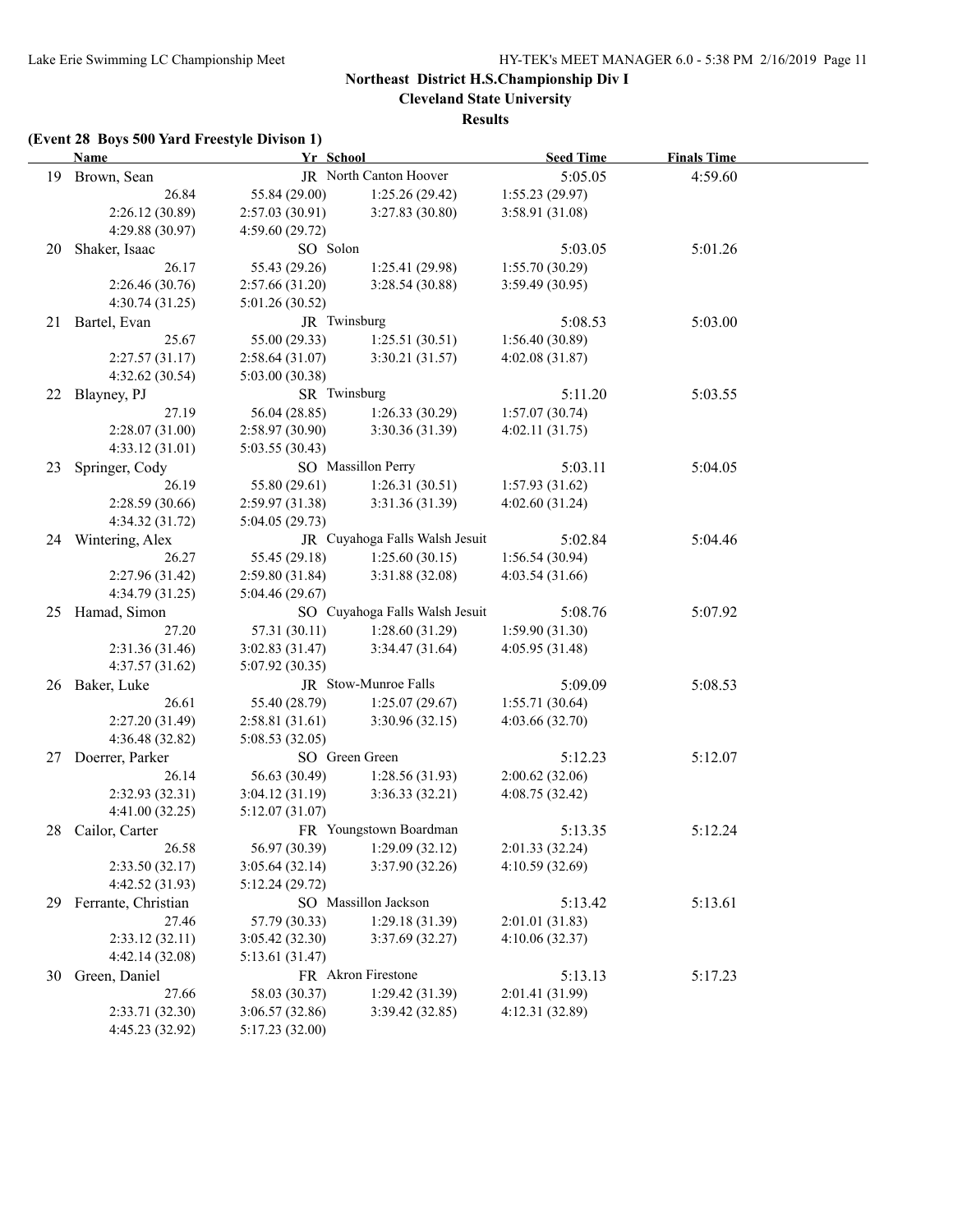**Cleveland State University**

**Results**

|       | Event 29 Boys 200 Yard Freestyle Relay Divison 1<br>State: | 1:21.44 (a) $2/2017$ |               | Cincinnati St. Xavier           |                                                | <b>Cinci St Xavier</b>      |
|-------|------------------------------------------------------------|----------------------|---------------|---------------------------------|------------------------------------------------|-----------------------------|
|       |                                                            |                      |               | Perera, Leibson, Grender, House | Hoover                                         |                             |
|       | District:                                                  | $1:23.21$ #          | 2/15/2019     | <b>North Canton Hoover</b>      | W Schneider, K Helmuth, M Lochridge, V Stevens |                             |
|       | <b>Team</b>                                                |                      |               | Relav                           | <b>Seed Time</b>                               | <b>Finals Time</b>          |
|       | 1 North Canton Hoover                                      |                      |               |                                 | 1:27.08                                        | 1:23.21#                    |
|       |                                                            |                      |               |                                 |                                                |                             |
|       | 1) Schneider, William SR                                   |                      |               | 2) Helmuth, Karl SO             | 3) Lochridge, Mack SO                          | 4) Stevens, Vincent SR      |
|       |                                                            | 21.33                | 41.88(20.55)  | 1:03.14(21.26)                  | 1:23.21(20.07)                                 |                             |
| 2     | <b>Broadview Hts Brecksville</b>                           |                      |               |                                 | 1:27.43                                        | 1:25.15                     |
|       | 1) Krusinski, Pete JR                                      |                      |               | 2) Whitehead, Michael SR        | 3) Aldewereld, Luca SO                         | 4) Charbonneau, Colin SR    |
|       |                                                            | 20.89                | 42.66 (21.77) | 1:03.91(21.25)                  | 1:25.15(21.24)                                 |                             |
| 3     | Massillon Jackson                                          |                      |               |                                 | 1:28.83                                        | 1:25.64                     |
|       | 1) Kinney, Ted SR                                          |                      |               | 2) Currier, Dylan SR            | 3) Tondra, Jason SR                            | 4) Neuman, Aiden SO         |
|       |                                                            | 21.26                | 43.41(22.15)  | 1:04.65(21.24)                  | 1:25.64(20.99)                                 |                             |
|       | 4 Hudson                                                   |                      |               |                                 | 1:30.28                                        | 1:25.66                     |
|       | 1) Johnson, Jay SR                                         |                      |               | 2) Tuckerman, Caleb JR          | 3) Cosentino, Caleb SR                         | 4) Baylor, Seth SO          |
|       |                                                            | 20.83                | 42.36(21.53)  | 1:03.98(21.62)                  | 1:25.66(21.68)                                 |                             |
| 5     | Youngstown Boardman                                        |                      |               |                                 | 1:28.71                                        | 1:25.91                     |
|       | 1) Basista, Noah JR                                        |                      |               | 2) Rassega, Mason SR            | 3) Linker, Will JR                             | 4) DunLany, Matthew JR      |
|       |                                                            | 21.59                | 43.22(21.63)  | 1:04.66(21.44)                  | 1:25.91(21.25)                                 |                             |
| 6     | Canton GlenOak                                             |                      |               |                                 | 1:28.63                                        | 1:26.51                     |
|       | 1) Knoch, Braden JR                                        |                      |               | 2) Chenault, Hershel JR         | 3) Meister, Ryan SR                            | 4) Knoch, Justin SR         |
|       |                                                            | 21.87                | 42.81 (20.94) | 1:05.05(22.24)                  | 1:26.51(21.46)                                 |                             |
| 7     | Wooster                                                    |                      |               |                                 | 1:29.33                                        | 1:27.45                     |
|       | 1) Ward, Kyle JR                                           |                      |               | 2) Boucher, Jaden SO            | 3) Glasgow, Andrew FR                          | 4) Matthew, Thomas JR       |
|       |                                                            | 21.91                | 44.18 (22.27) | 1:06.82(22.64)                  | 1:27.45(20.63)                                 |                             |
| 8     | Mayfield                                                   |                      |               |                                 | 1:30.45                                        | 1:29.14                     |
|       | 1) Cunningham, Clay JR                                     |                      |               | 2) Cunningham, Nick JR          | 3) Milroy, Jack SR                             | 4) Morgan, Kevin SR         |
|       |                                                            | 22.19                | 43.81 (21.62) | 1:06.69(22.88)                  | 1:29.14(22.45)                                 |                             |
| 9     | Green Green                                                |                      |               |                                 | 1:30.20                                        | 1:29.20                     |
|       | 1) Poletta, Daniel SR                                      |                      |               | 2) Rohweder, Eric JR            | 3) Doerrer, Parker SO                          | 4) Doerrer, Mason JR        |
|       |                                                            | 22.21                | 44.75 (22.54) | 1:07.32(22.57)                  | 1:29.20(21.88)                                 |                             |
| 10    | North Royalton                                             |                      |               |                                 | 1:30.99                                        | 1:29.61                     |
|       | 1) Vance, Andrew SR                                        |                      |               | 2) Florio, Aidan FR             | 3) Bottomley, Bobby JR                         | 4) Montag, Mitchell FR      |
|       |                                                            | 22.15                | 44.75 (22.60) | 1:06.71(21.96)                  | 1:29.61(22.90)                                 |                             |
| 11    | <b>Akron Firestone</b>                                     |                      |               |                                 | 1:32.45                                        | 1:30.70                     |
|       | 1) Ison, Josh SR                                           |                      |               | 2) Scantling, James JR          | 3) Peachock, Dylan SR                          | 4) Stump, Jacob SR          |
|       |                                                            | 22.71                | 46.56 (23.85) | 1:09.22(22.66)                  | 1:30.70 (21.48)                                |                             |
|       | 12 Solon                                                   |                      |               |                                 | 1:32.52                                        | 1:30.97                     |
|       | 1) Tavens, Henry FR                                        |                      |               | 2) Poduska, Roger SR            | 3) Gorbachev, Denis JR                         | 4) Gross, Ryan SO           |
|       |                                                            | 23.18                | 45.82 (22.64) | 1:08.94(23.12)                  | 1:30.97(22.03)                                 |                             |
| $*13$ | Shaker Heights                                             |                      |               |                                 | 1:31.93                                        | 1:31.14                     |
|       | 1) Strasburg, Jacob JR                                     |                      |               | 2) Murlin, Charlie JR           | 3) Poggio, Nico JR                             | 4) Gustafson, Chachi SR     |
|       |                                                            | 23.44                | 46.86 (23.42) | 1:10.18(23.32)                  | 1:31.14(20.96)                                 |                             |
|       |                                                            |                      |               |                                 |                                                |                             |
| $*13$ | Painesville Riverside<br>1) Silver, Kyle SR                |                      |               | 2) Diffenbacher, Ian SR         | 1:32.20                                        | 1:31.14                     |
|       |                                                            | 21.65                |               |                                 | 3) Kokos, Edgar JR                             | 4) Marshall, Charles SR     |
|       |                                                            |                      | 46.45 (24.80) | 1:09.33(22.88)                  | 1:31.14(21.81)                                 |                             |
| 15    | Kent Roosevelt                                             |                      |               |                                 | 1:33.33                                        | 1:32.31                     |
|       | 1) Jones, Nolan JR                                         |                      |               | 2) Swan, Haydn SR               | 3) Barzellato, Justin FR                       | 4) Kirbabas, Sam SR         |
|       |                                                            | 22.03                | 45.17(23.14)  | 1:09.17(24.00)                  | 1:32.31(23.14)                                 |                             |
| 16    | Stow-Munroe Falls                                          |                      |               |                                 | 1:32.59                                        | 1:32.88                     |
|       | 1) Boggs, Will JR                                          |                      |               | 2) Dorenkott, William FR        | 3) Turnbull, Keith FR                          | 4) Schoenberg, Alexander SR |
|       |                                                            | 24.16                | 48.10 (23.94) | 1:11.25(23.15)                  | 1:32.88(21.63)                                 |                             |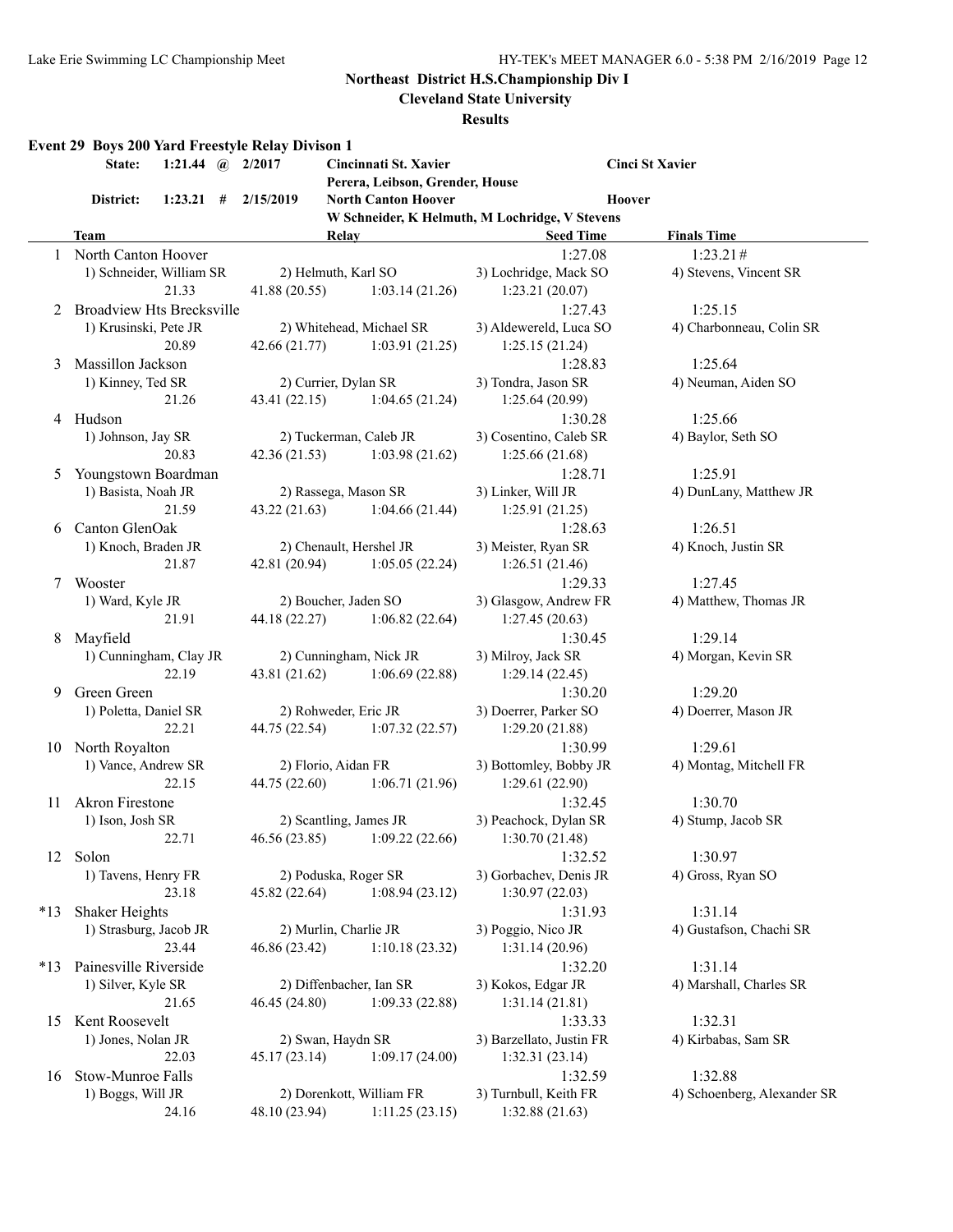**Cleveland State University**

### **Results**

# **(Event 29 Boys 200 Yard Freestyle Relay Divison 1)**

|    | Team                        | Relay                 |                | <b>Seed Time</b>     | <b>Finals Time</b>    |  |
|----|-----------------------------|-----------------------|----------------|----------------------|-----------------------|--|
| 17 | Madison                     |                       |                | 1:34.38              | 1:34.32               |  |
|    | 1) Hennessey, Owen SR       | 2) Miller, Dillon SO  |                | 3) Hribar, Mark SO   | 4) Douglas, Collin SR |  |
|    | 23.45                       | 48.68 (25.23)         | 1:12.03(23.35) | 1:34.32(22.29)       |                       |  |
| 18 | Massillon Washington        |                       |                | 1:36.79              | 1:34.99               |  |
|    | 1) Miller, Braxton SR       | 2) Sunkle, Cameron SR |                | 3) Haines, Magnus SO | 4) McGuire, Fynn JR   |  |
|    | 22.67                       | 48.13 (25.46)         | 1:11.96(23.83) | 1:34.99(23.03)       |                       |  |
| 19 | Mentor                      |                       |                | 1:36.71              | 1:35.01               |  |
|    | 1) Byers, Logan SR          | 2) Raser, Paul FR     |                | 3) Thompson, Eric JR | 4) Farmer, Sean SR    |  |
|    | 23.53                       | 47.57 (24.04)         | 1:11.85(24.28) | 1:35.01(23.16)       |                       |  |
| 20 | Cuyahoga Falls Walsh Jesuit |                       |                | 1:36.45              | 1:35.59               |  |
|    | 1) Marhofer, Samuel JR      | 2) Hamad, Simon SO    |                | 3) Osciak, Luke JR   | 4) Wagner, Ryan FR    |  |
|    | 23.65                       | 47.42 (23.77)         | 1:11.74(24.32) | 1:35.59(23.85)       |                       |  |

# **Event 30 Boys 100 Yard Backstroke Divison 1**

| 2/15/2019<br>District:<br>49.06 #<br><b>Christopher O'Connor</b><br>Hoover<br>Yr School<br><b>Seed Time</b><br><b>Finals Time</b><br>Name<br>JR North Canton Hoover<br>O'Connor, Christopher<br>51.94<br>49.06#<br>$\mathbf{1}$<br>23.90<br>49.06(25.16)<br>JR Cuyahoga Falls Walsh Jesuit<br>49.88<br>50.30<br>Smesko, Kaden<br>2<br>24.29<br>50.30 (26.01)<br>SR Broadview Hts Brecksville<br>53.00<br>Widenhofer, Eric<br>51.46<br>3<br>25.07<br>51.46 (26.39)<br>SO Massillon Jackson<br>Neuman, Aiden<br>53.50<br>51.73<br>4<br>25.18<br>51.73 (26.55)<br>SR Painesville Riverside<br>54.11<br>51.95<br>Marshall, Charles<br>5 |  |
|-------------------------------------------------------------------------------------------------------------------------------------------------------------------------------------------------------------------------------------------------------------------------------------------------------------------------------------------------------------------------------------------------------------------------------------------------------------------------------------------------------------------------------------------------------------------------------------------------------------------------------------|--|
|                                                                                                                                                                                                                                                                                                                                                                                                                                                                                                                                                                                                                                     |  |
|                                                                                                                                                                                                                                                                                                                                                                                                                                                                                                                                                                                                                                     |  |
|                                                                                                                                                                                                                                                                                                                                                                                                                                                                                                                                                                                                                                     |  |
|                                                                                                                                                                                                                                                                                                                                                                                                                                                                                                                                                                                                                                     |  |
|                                                                                                                                                                                                                                                                                                                                                                                                                                                                                                                                                                                                                                     |  |
|                                                                                                                                                                                                                                                                                                                                                                                                                                                                                                                                                                                                                                     |  |
|                                                                                                                                                                                                                                                                                                                                                                                                                                                                                                                                                                                                                                     |  |
|                                                                                                                                                                                                                                                                                                                                                                                                                                                                                                                                                                                                                                     |  |
|                                                                                                                                                                                                                                                                                                                                                                                                                                                                                                                                                                                                                                     |  |
|                                                                                                                                                                                                                                                                                                                                                                                                                                                                                                                                                                                                                                     |  |
|                                                                                                                                                                                                                                                                                                                                                                                                                                                                                                                                                                                                                                     |  |
| 25.35<br>51.95 (26.60)                                                                                                                                                                                                                                                                                                                                                                                                                                                                                                                                                                                                              |  |
| SR Chagrin Falls Kenston<br>53.65<br>52.13<br>Glime, Billy<br>6                                                                                                                                                                                                                                                                                                                                                                                                                                                                                                                                                                     |  |
| 25.01<br>52.13 (27.12)                                                                                                                                                                                                                                                                                                                                                                                                                                                                                                                                                                                                              |  |
| FR Stow-Munroe Falls<br>Cimera, Alexander<br>53.33<br>52.46<br>7                                                                                                                                                                                                                                                                                                                                                                                                                                                                                                                                                                    |  |
| 25.31<br>52.46 (27.15)                                                                                                                                                                                                                                                                                                                                                                                                                                                                                                                                                                                                              |  |
| SR Macedonia Nordonia<br>Tomkovicz, Timmy<br>54.52<br>52.56<br>8                                                                                                                                                                                                                                                                                                                                                                                                                                                                                                                                                                    |  |
| 25.07<br>52.56 (27.49)                                                                                                                                                                                                                                                                                                                                                                                                                                                                                                                                                                                                              |  |
| SO Stow-Munroe Falls<br>55.28<br>52.81<br>Novak, Luke<br>9.                                                                                                                                                                                                                                                                                                                                                                                                                                                                                                                                                                         |  |
| 25.42<br>52.81 (27.39)                                                                                                                                                                                                                                                                                                                                                                                                                                                                                                                                                                                                              |  |
| SR Parma Normandy<br>56.41<br>52.91<br>Norman, Eric<br>10                                                                                                                                                                                                                                                                                                                                                                                                                                                                                                                                                                           |  |
| 25.03<br>52.91 (27.88)                                                                                                                                                                                                                                                                                                                                                                                                                                                                                                                                                                                                              |  |
| SR Solon<br>Allen, Payton<br>54.98<br>52.98<br>11                                                                                                                                                                                                                                                                                                                                                                                                                                                                                                                                                                                   |  |
| 25.28<br>52.98 (27.70)                                                                                                                                                                                                                                                                                                                                                                                                                                                                                                                                                                                                              |  |
| SO North Canton Hoover<br>53.31<br>12 Lochridge, Mack<br>55.09                                                                                                                                                                                                                                                                                                                                                                                                                                                                                                                                                                      |  |
| 25.91<br>53.31 (27.40)<br>FR Akron Firestone                                                                                                                                                                                                                                                                                                                                                                                                                                                                                                                                                                                        |  |
| 54.86<br>53.86<br>Phillips, Nathan<br>13<br>25.77                                                                                                                                                                                                                                                                                                                                                                                                                                                                                                                                                                                   |  |
| 53.86 (28.09)<br>SO Austintown Fitch<br>54.07                                                                                                                                                                                                                                                                                                                                                                                                                                                                                                                                                                                       |  |
| 54.25<br>Lawrence, Jake<br>14<br>25.76<br>54.07 (28.31)                                                                                                                                                                                                                                                                                                                                                                                                                                                                                                                                                                             |  |
| SR Massillon Jackson<br>56.72<br>Currier, Dylan<br>55.18<br>15                                                                                                                                                                                                                                                                                                                                                                                                                                                                                                                                                                      |  |
| 55.18 (28.79)<br>26.39                                                                                                                                                                                                                                                                                                                                                                                                                                                                                                                                                                                                              |  |
| SR Akron Firestone<br>55.87<br>55.20<br>16 Ison, Josh                                                                                                                                                                                                                                                                                                                                                                                                                                                                                                                                                                               |  |
| 26.69<br>55.20 (28.51)                                                                                                                                                                                                                                                                                                                                                                                                                                                                                                                                                                                                              |  |
| JR Warren G. Harding<br>56.05<br>55.71<br>17 Leecue, Brendan                                                                                                                                                                                                                                                                                                                                                                                                                                                                                                                                                                        |  |
| 26.59<br>55.71 (29.12)                                                                                                                                                                                                                                                                                                                                                                                                                                                                                                                                                                                                              |  |
| JR Hudson<br>Meyer, Mason<br>55.73<br>55.92<br>18                                                                                                                                                                                                                                                                                                                                                                                                                                                                                                                                                                                   |  |
| 26.92<br>55.73 (28.81)                                                                                                                                                                                                                                                                                                                                                                                                                                                                                                                                                                                                              |  |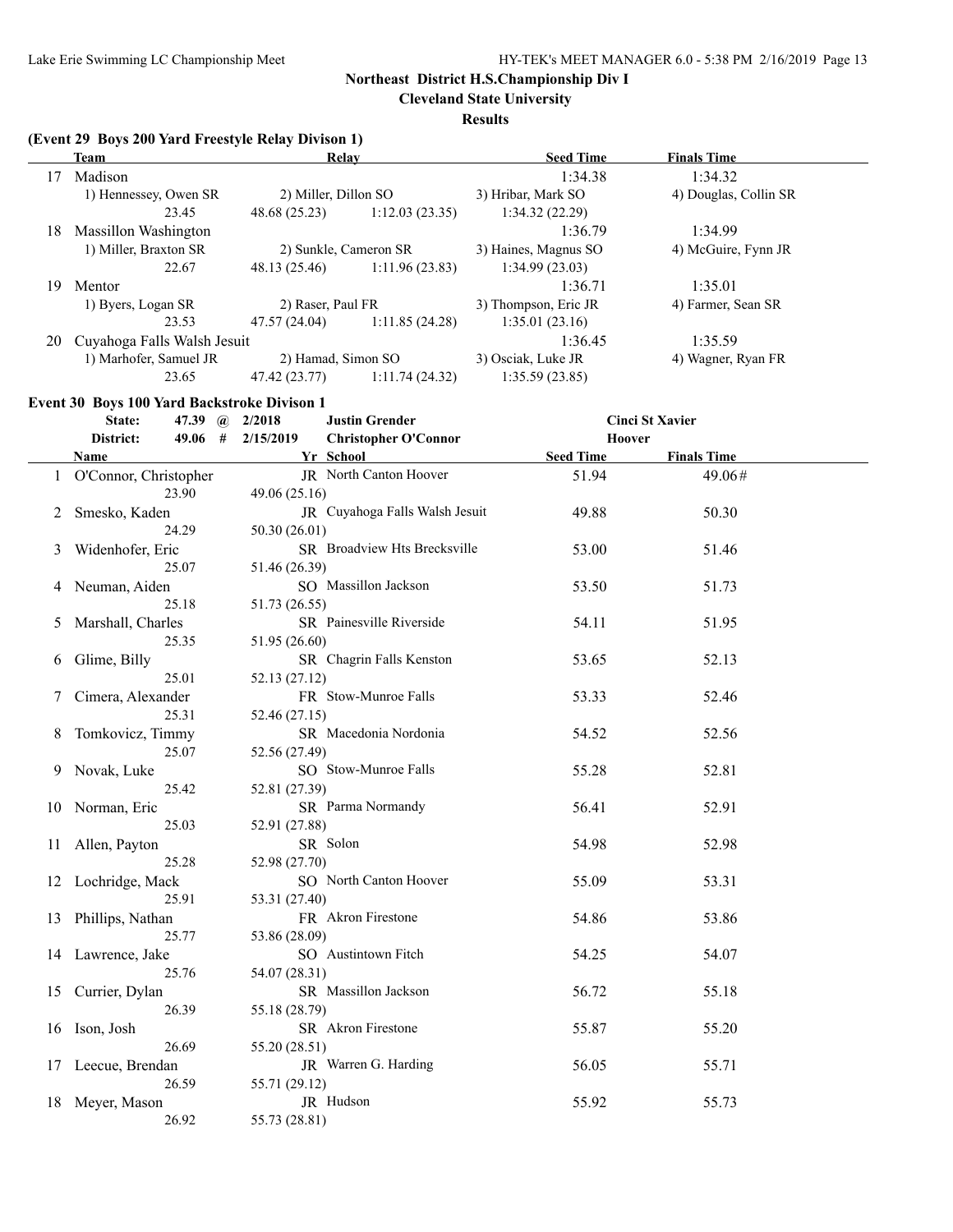$\overline{a}$ 

# **Northeast District H.S.Championship Div I**

**Cleveland State University**

### **Results**

# **(Event 30 Boys 100 Yard Backstroke Divison 1)**

|    | Name               | Yr School              | <b>Seed Time</b> | <b>Finals Time</b> |  |
|----|--------------------|------------------------|------------------|--------------------|--|
|    | 19 Peachock, Dylan | SR Akron Firestone     | 56.89            | 56.02              |  |
|    | 27.72              | 56.02 (28.30)          |                  |                    |  |
| 20 | Mitchell, Jake     | JR North Canton Hoover | 57.20            | 56.35              |  |
|    | 27.02              | 56.35 (29.33)          |                  |                    |  |
| 21 | Renninger, Blake   | JR Green Green         | 56.83            | 56.57              |  |
|    | 27.53              | 56.57 (29.04)          |                  |                    |  |
| 22 | Muhlenkamp, Jonas  | SO North Canton Hoover | 57.08            | 56.65              |  |
|    | 27.75              | 56.65 (28.90)          |                  |                    |  |
| 23 | Flatley, River     | JR Youngstown Boardman | 56.79            | 56.76              |  |
|    | 27.54              | 56.76 (29.22)          |                  |                    |  |
| 24 | Turnbull, Keith    | FR Stow-Munroe Falls   | 57.42            | 57.10              |  |
|    | 27.60              | 57.10 (29.50)          |                  |                    |  |
| 25 | Schiavone, Matt    | JR Shaker Heights      | 57.62            | 57.54              |  |
|    | 28.06              | 57.54 (29.48)          |                  |                    |  |
| 26 | Madden, Jackson    | JR Copley              | 58.02            | 57.68              |  |
|    | 27.83              | 57.68 (29.85)          |                  |                    |  |
| 27 | Haines, Jaden      | SO Massillon Jackson   | 57.21            | 57.80              |  |
|    | 27.85              | 57.80 (29.95)          |                  |                    |  |
| 28 | Matolka, Matt      | SR Hudson              | 56.85            | 57.86              |  |
|    | 28.23              | 57.86 (29.63)          |                  |                    |  |
| 29 | Stark, Gabriel     | JR Copley              | 57.30            | 58.21              |  |
|    | 28.00              | 58.21 (30.21)          |                  |                    |  |
| 30 | Albrecht, Dylan    | SO Hudson              | 57.80            | 58.37              |  |
|    | 27.75              | 58.37 (30.62)          |                  |                    |  |

### **Event 31 Boys 100 Yard Breaststroke Divison 1**

|    | 54.35<br>State:      | 2/2015<br><b>Ross Palazzo</b><br>$\mathbf{a}$ | <b>Hudson</b>    |                        |
|----|----------------------|-----------------------------------------------|------------------|------------------------|
|    | District:<br>55.34 # | <b>Chris Ash</b><br>2/2005                    |                  | <b>Akron Firestone</b> |
|    | Name                 | Yr_School                                     | <b>Seed Time</b> | <b>Finals Time</b>     |
|    | 1 Krusinski, Pete    | <b>JR</b> Broadview Hts Brecksville           | 58.92            | 55.62                  |
|    | 25.97                | 55.62 (29.65)                                 |                  |                        |
| 2  | Helmuth, Karl        | SO North Canton Hoover                        | 58.68            | 56.01                  |
|    | 26.06                | 56.01 (29.95)                                 |                  |                        |
| 3  | Basista, Noah        | JR Youngstown Boardman                        | 59.82            | 56.28                  |
|    | 26.70                | 56.28 (29.58)                                 |                  |                        |
| 4  | Stoia, Brandon       | JR Parma Normandy                             | 1:00.71          | 58.17                  |
|    | 27.29                | 58.17 (30.88)                                 |                  |                        |
| 5  | Morgan, Kevin        | SR Mayfield                                   | 1:00.85          | 59.40                  |
|    | 27.95                | 59.40 (31.45)                                 |                  |                        |
| 6  | Haines, Magnus       | SO Massillon Washington                       | 1:00.34          | 59.48                  |
|    | 27.81                | 59.48 (31.67)                                 |                  |                        |
|    | Hertz, Joshua        | SO Copley                                     | 1:01.09          | 59.75                  |
|    | 27.71                | 59.75 (32.04)                                 |                  |                        |
| 8  | Gorbachev, Denis     | JR Solon                                      | 1:02.44          | 59.96                  |
|    | 28.44                | 59.96 (31.52)                                 |                  |                        |
| 9. | Poletta, Daniel      | SR Green Green                                | 1:01.93          | 1:00.46                |
|    | 28.08                | 1:00.46(32.38)                                |                  |                        |
| 10 | Ehlers, Ryan         | FR North Canton Hoover                        | 1:04.13          | 1:00.62                |
|    | 28.49                | 1:00.62(32.13)                                |                  |                        |
| 11 | Schimpf, Luke        | SR Broadview Hts Brecksville                  | 1:00.85          | 1:00.64                |
|    | 28.57                | 1:00.64(32.07)                                |                  |                        |
| 12 | Florio, Aidan        | FR North Royalton                             | 1:01.82          | 1:00.66                |
|    | 28.62                | 1:00.66(32.04)                                |                  |                        |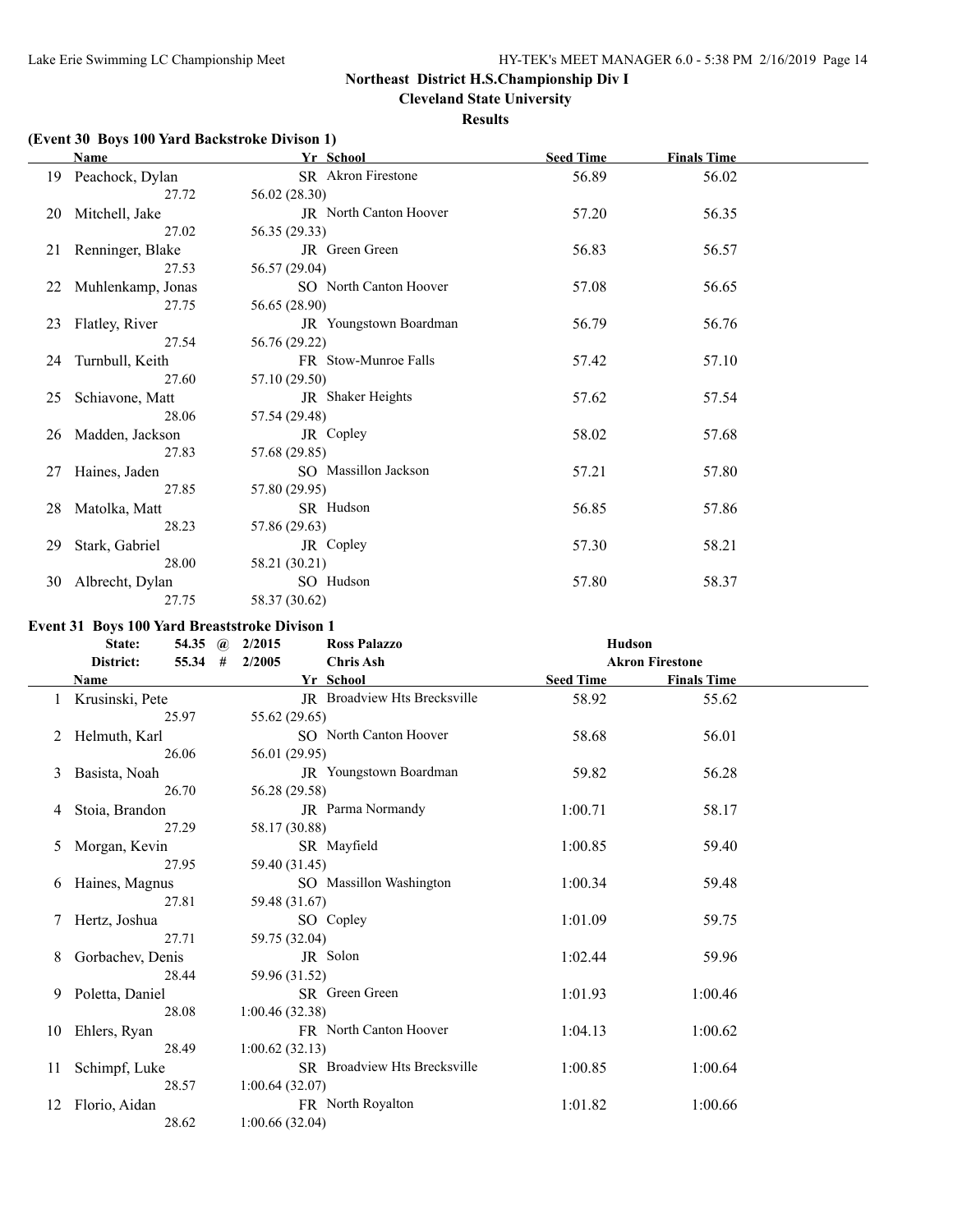**Cleveland State University**

### **Results**

# **(Event 31 Boys 100 Yard Breaststroke Divison 1)**

|       | <b>Name</b>              |                        |  |                                                  | Yr School                                         |                    | <b>Seed Time</b>            | <b>Finals Time</b>     |  |
|-------|--------------------------|------------------------|--|--------------------------------------------------|---------------------------------------------------|--------------------|-----------------------------|------------------------|--|
|       | 13 Vizmeg, Alek          |                        |  |                                                  | JR Hudson                                         |                    | 1:02.98                     | 1:02.19                |  |
|       |                          | 29.65                  |  | 1:02.19(32.54)                                   |                                                   |                    |                             |                        |  |
|       | 14 Murlin, Charlie       |                        |  |                                                  | JR Shaker Heights                                 |                    | 1:03.71                     | 1:02.31                |  |
|       |                          | 28.87                  |  | 1:02.31(33.44)                                   |                                                   |                    |                             |                        |  |
|       | 15 Lynch, Joe            |                        |  |                                                  | JR Broadview Hts Brecksville                      |                    | 1:02.28                     | 1:02.36                |  |
|       |                          | 29.07                  |  | 1:02.36(33.29)                                   |                                                   |                    |                             |                        |  |
|       | 16 DiCenso, Tino         |                        |  |                                                  | JR Warren G. Harding                              |                    | 1:03.61                     | 1:02.46                |  |
|       |                          | 29.07                  |  | 1:02.46(33.39)                                   |                                                   |                    |                             |                        |  |
|       |                          |                        |  |                                                  | SR Cuyahoga Falls Walsh Jesuit                    |                    |                             |                        |  |
|       | 17 Crissman, Jacob       |                        |  |                                                  |                                                   |                    | 1:03.60                     | 1:03.58                |  |
|       |                          | 29.64                  |  | 1:03.58(33.94)                                   |                                                   |                    |                             |                        |  |
|       | 18 Pickett, Davis        |                        |  |                                                  | SO Akron Firestone                                |                    | 1:03.15                     | 1:03.69                |  |
|       |                          | 29.66                  |  | 1:03.69(34.03)                                   |                                                   |                    |                             |                        |  |
|       | 19 Barzellato, Justin    |                        |  |                                                  | FR Kent Roosevelt                                 |                    | 1:04.19                     | 1:03.74                |  |
|       |                          | 29.63                  |  | 1:03.74(34.11)                                   |                                                   |                    |                             |                        |  |
| 20    | Eaton, Ace               |                        |  |                                                  | SR Parma Heights Valley Forge                     |                    | 1:04.23                     | 1:03.94                |  |
|       |                          | 30.41                  |  | 1:03.94(33.53)                                   |                                                   |                    |                             |                        |  |
| 21    | Mascola, Siman           |                        |  |                                                  | SO Youngstown Boardman                            |                    | 1:04.60                     | 1:04.12                |  |
|       |                          | 30.45                  |  | 1:04.12(33.67)                                   |                                                   |                    |                             |                        |  |
| 22    | Douglas, Collin          |                        |  |                                                  | SR Madison                                        |                    | 1:04.54                     | 1:04.29                |  |
|       |                          | 30.30                  |  | 1:04.29(33.99)                                   |                                                   |                    |                             |                        |  |
| $*23$ | Balas, Cameron           |                        |  |                                                  | JR Wooster                                        |                    | 1:06.09                     | 1:04.33                |  |
|       |                          | 29.93                  |  | 1:04.33(34.40)                                   |                                                   |                    |                             |                        |  |
| $*23$ | Poduska, Roger           |                        |  |                                                  | SR Solon                                          |                    | 1:05.11                     | 1:04.33                |  |
| 30.26 |                          | 1:04.33(34.07)         |  |                                                  |                                                   |                    |                             |                        |  |
| 25    | Martinez, Benjamin       |                        |  |                                                  | SO Hudson                                         |                    | 1:05.49                     | 1:04.41                |  |
|       |                          | 30.33                  |  | 1:04.41(34.08)                                   |                                                   |                    |                             |                        |  |
|       |                          |                        |  |                                                  | SO North Canton Hoover                            |                    |                             |                        |  |
| 26    | White, Jake              | 30.36                  |  |                                                  |                                                   |                    | 1:05.87                     | 1:04.55                |  |
|       |                          |                        |  | 1:04.55(34.19)                                   |                                                   |                    |                             |                        |  |
|       | 27 Perez, Victor         |                        |  |                                                  | FR Solon                                          |                    | 1:06.02                     | 1:04.63                |  |
|       |                          | 30.29                  |  | 1:04.63(34.34)                                   |                                                   |                    |                             |                        |  |
| 28    | Metzler, AJ              |                        |  |                                                  | SO Hudson                                         |                    | 1:05.02                     | 1:04.68                |  |
|       |                          | 29.87                  |  | 1:04.68(34.81)                                   |                                                   |                    |                             |                        |  |
| 29    | Miller, Braxton          |                        |  |                                                  | SR Massillon Washington                           |                    | 1:03.76                     | 1:04.94                |  |
|       |                          | 29.70                  |  | 1:04.94(35.24)                                   |                                                   |                    |                             |                        |  |
|       | 30 Byers, Nate           |                        |  |                                                  | SO Green Green                                    |                    | 1:06.34                     | 1:06.92                |  |
|       |                          | 30.63                  |  | 1:06.92(36.29)                                   |                                                   |                    |                             |                        |  |
|       |                          |                        |  | Event 32 Boys 400 Yard Freestyle Relay Divison 1 |                                                   |                    |                             |                        |  |
|       | State:                   | $2:58.13$ (a) $2/2017$ |  |                                                  | Cincinnati St. Xavier                             |                    |                             | <b>Cinci St Xavier</b> |  |
|       |                          |                        |  |                                                  | House, Perera, Sobolewski, Grender                |                    |                             |                        |  |
|       | District:                | $3:05.36$ #            |  | 2/2018                                           | <b>Brecksville-Broadview</b>                      |                    | <b>Brecksville</b>          |                        |  |
|       |                          |                        |  |                                                  | D. Madej, E. Chimes, C. Charbonneau, P. Krusinski |                    |                             |                        |  |
|       | <b>Team</b>              |                        |  |                                                  | <b>Relay</b>                                      |                    | <b>Seed Time</b>            | <b>Finals Time</b>     |  |
|       | North Canton Hoover      |                        |  |                                                  |                                                   |                    | 3:14.75                     | 3:06.98                |  |
|       |                          |                        |  |                                                  |                                                   |                    |                             |                        |  |
|       | 1) Schneider, William SR |                        |  |                                                  | 2) Bragg, TJ FR                                   |                    | 3) O'Connor, Christopher JR | 4) Lochridge, Mack SO  |  |
|       |                          | 22.40                  |  | 46.84 (46.84)                                    | 1:09.27(22.43)                                    |                    | 1:34.35(47.51)              |                        |  |
|       | 1:56.27(21.92)           |                        |  | 2:20.32(45.97)                                   | 2:42.08(21.76)                                    |                    | 3:06.98(46.66)              |                        |  |
| 2     | Hudson                   |                        |  |                                                  |                                                   |                    | 3:14.94                     | 3:07.44                |  |
|       | 1) Tuckerman, Caleb JR   |                        |  |                                                  | 2) Cosentino, Caleb SR                            | 3) Baylor, Seth SO |                             | 4) Johnson, Jay SR     |  |
|       |                          | 22.56                  |  | 47.14 (47.14)                                    | 1:09.90(22.76)                                    |                    | 1:35.18(48.04)              |                        |  |
|       | 1:58.13(22.95)           |                        |  | 2:23.10 (47.92)                                  | 2:44.26(21.16)                                    |                    | 3:07.44 (44.34)             |                        |  |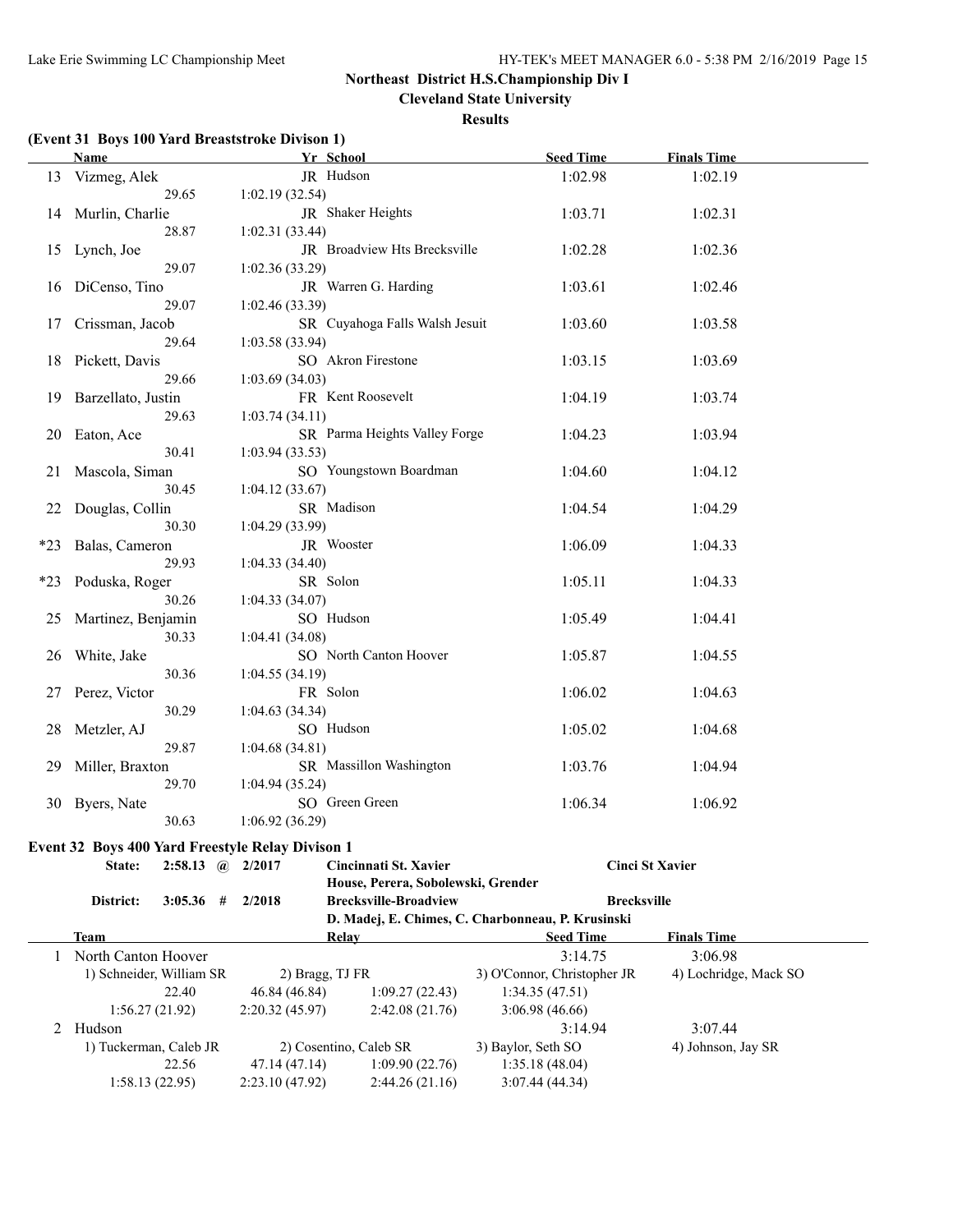$\overline{a}$ 

# **Northeast District H.S.Championship Div I**

**Cleveland State University**

**Results**

# **(Event 32 Boys 400 Yard Freestyle Relay Divison 1)**

|    | <b>Team</b>                 | cht 52 Doys 400 Taru Preestyle Kelay Divison 17<br><b>Seed Time</b><br><b>Finals Time</b><br>Relay |                                  |                                  |                          |  |
|----|-----------------------------|----------------------------------------------------------------------------------------------------|----------------------------------|----------------------------------|--------------------------|--|
|    | 3 Broadview Hts Brecksville |                                                                                                    |                                  | 3:14.26                          | 3:07.94                  |  |
|    | 1) Krusinski, Pete JR       | 2) Widenhofer, Eric SR                                                                             |                                  | 3) Chimes, Eric SR               | 4) Whitehead, Michael SR |  |
|    | 21.99                       | 45.93 (45.93)                                                                                      | 1:08.34(22.41)                   | 1:33.40(47.47)                   |                          |  |
|    | 1:55.77(22.37)              | 2:20.68(47.28)                                                                                     | 2:42.84(22.16)                   | 3:07.94(47.26)                   |                          |  |
|    | 4 Massillon Jackson         |                                                                                                    |                                  | 3:15.07                          | 3:08.41                  |  |
|    | 1) Tondra, Jason SR         | 2) Currier, Dylan SR                                                                               |                                  | 3) Kinney, Ted SR                | 4) Neuman, Aiden SO      |  |
|    | 22.62                       | 47.18 (47.18)                                                                                      | 1:10.25(23.07)                   | 1:35.90(48.72)                   |                          |  |
|    | 1:57.54(21.64)              | 2:22.70 (46.80)                                                                                    | 2:44.15(21.45)                   | 3:08.41(45.71)                   |                          |  |
| 5  | Youngstown Boardman         |                                                                                                    |                                  | 3:14.26                          | 3:10.63                  |  |
|    | 1) Linker, Will JR          |                                                                                                    | 2) Stackpole, Jordan JR          | 3) DunLany, Matthew JR           | 4) Basista, Noah JR      |  |
|    | 23.12                       | 47.54 (47.54)                                                                                      | 1:10.43(22.89)                   | 1:36.24(48.70)                   |                          |  |
|    | 1:58.52(22.28)              | 2:24.17(47.93)                                                                                     | 2:46.18(22.01)                   | 3:10.63(46.46)                   |                          |  |
|    | 6 Wooster                   |                                                                                                    |                                  | 3:18.13                          | 3:13.48                  |  |
|    | 1) Ward, Kyle JR            | 2) Boucher, Jaden SO                                                                               |                                  | 3) Glasgow, Andrew FR            | 4) Matthew, Thomas JR    |  |
|    | 23.13                       | 48.17 (48.17)                                                                                      | 1:10.92(22.75)                   | 1:37.27(49.10)                   |                          |  |
|    | 2:00.88(23.61)              | 2:27.71 (50.44)                                                                                    | 2:49.49 (21.78)                  | 3:13.48(45.77)                   |                          |  |
| 7  | <b>Akron Firestone</b>      |                                                                                                    |                                  | 3:20.07                          | 3:15.36                  |  |
|    | 1) Phillips, Nathan FR      | 2) Nixon, Max SR                                                                                   |                                  | 3) Stump, Jacob SR               | 4) Saum, Jack SR         |  |
|    | 23.52                       | 49.26 (49.26)                                                                                      | 1:12.31(23.05)                   | 1:38.62(49.36)                   |                          |  |
|    | 2:01.23(22.61)              | 2:27.06 (48.44)                                                                                    | 2:49.71 (22.65)                  | 3:15.36(48.30)                   |                          |  |
| 8  | Solon                       |                                                                                                    |                                  | 3:21.88                          | 3:15.62                  |  |
|    | 1) Finnerty, Sean SR        | 2) Gross, Ryan SO                                                                                  |                                  | 3) Tavens, Henry FR              | 4) Golias, Malcolm SR    |  |
|    | 23.43                       | 48.87 (48.87)                                                                                      | 1:11.65(22.78)                   | 1:37.78(48.91)                   |                          |  |
|    | 2:00.71(22.93)              | 2:26.54(48.76)                                                                                     | 2:49.44 (22.90)                  | 3:15.62(49.08)                   |                          |  |
| 9  | North Royalton              |                                                                                                    |                                  | 3:21.56                          | 3:15.84                  |  |
|    | 1) Vance, Andrew SR         | 2) Montag, Mitchell FR                                                                             |                                  | 3) Bottomley, Bobby JR           | 4) Florio, Aidan FR      |  |
|    | 23.07                       | 48.11 (48.11)                                                                                      | 1:11.73(23.62)                   | 1:38.18(50.07)                   |                          |  |
|    | 2:01.20(23.02)              | 2:26.63(48.45)                                                                                     | 2:50.13(23.50)                   | 3:15.84(49.21)                   |                          |  |
| 10 | Canton GlenOak              |                                                                                                    |                                  | 3:22.05                          | 3:16.82                  |  |
|    | 1) Knoch, Braden JR         |                                                                                                    | 2) Chenault, Hershel JR          | 3) Meister, Ryan SR              | 4) Knoch, Justin SR      |  |
|    | 23.32                       | 48.68 (48.68)                                                                                      | 1:11.06(22.38)                   | 1:37.26(48.58)                   |                          |  |
|    | 2:01.11 (23.85)             | 2:27.56(50.30)                                                                                     | 2:50.70(23.14)                   | 3:16.82(49.26)                   |                          |  |
| 11 | Twinsburg                   |                                                                                                    |                                  | 3:22.28                          | 3:18.91                  |  |
|    | 1) Bartel, Evan JR          |                                                                                                    | 2) Govang, Mitchell SR           | 3) Atienza, Jacob SR             | 4) Martin, Colin SR      |  |
|    | 24.15                       | 51.35 (51.35)                                                                                      | 1:14.80(23.45)                   | 1:41.23(49.88)                   |                          |  |
|    | 2:05.64 (24.41)             | 2:32.72 (51.49)                                                                                    | 2:54.65(21.93)                   | 3:18.91(46.19)                   |                          |  |
| 12 | Stow-Munroe Falls           |                                                                                                    |                                  | 3:23.91                          | 3:20.62                  |  |
|    | 1) Cimera, Alexander FR     | 2) Boggs, Will JR                                                                                  |                                  | 3) Turnbull, Keith FR            | 4) Novak, Luke SO        |  |
|    | 23.22                       | 48.77 (48.77)                                                                                      | 1:13.60(24.83)                   | 1:41.28(52.51)                   |                          |  |
|    | 2:05.71 (24.43)             | 2:31.80 (50.52)                                                                                    | 2:55.07(23.27)                   | 3:20.62(48.82)                   |                          |  |
| 13 | Mayfield                    |                                                                                                    |                                  | 3:20.56                          | 3:20.77                  |  |
|    | 1) Cunningham, Clay JR      |                                                                                                    | 2) Cunningham, Nick JR           | 3) Milroy, Jack SR               | 4) Morgan, Kevin SR      |  |
|    | 23.71                       | 50.53 (50.53)                                                                                      | 1:13.59(23.06)                   | 1:39.38(48.85)                   |                          |  |
|    | 2:03.71 (24.33)             | 2:30.29(50.91)                                                                                     | 2:54.47(24.18)                   | 3:20.77(50.48)                   |                          |  |
| 14 | Cuyahoga Falls Walsh Jesuit |                                                                                                    |                                  | 3:25.12                          | 3:22.82                  |  |
|    | 1) Smesko, Kaden JR         | 2) Wintering, Alex JR                                                                              |                                  | 3) Marhofer, Samuel JR           | 4) Crissman, Jacob SR    |  |
|    | 23.54                       | 48.88 (48.88)                                                                                      | 1:12.68(23.80)                   | 1:39.52(50.64)                   |                          |  |
|    | 2:03.54(24.02)              | 2:31.72 (52.20)                                                                                    | 2:56.07(24.35)                   | 3:22.82(51.10)                   |                          |  |
| 15 | Shaker Heights              |                                                                                                    |                                  | 3:24.18                          | 3:24.11                  |  |
|    | 1) Poggio, Nico JR          |                                                                                                    | 2) Bonilla Van't Hof, Lucas JR   | 3) Strasburg, Jacob JR           | 4) Gustafson, Chachi SR  |  |
|    | 24.80<br>2:06.92 (23.92)    | 52.45 (52.45)<br>2:34.30(51.30)                                                                    | 1:16.22(23.77)<br>2:57.57(23.27) | 1:43.00(50.55)<br>3:24.11(49.81) |                          |  |
|    |                             |                                                                                                    |                                  |                                  |                          |  |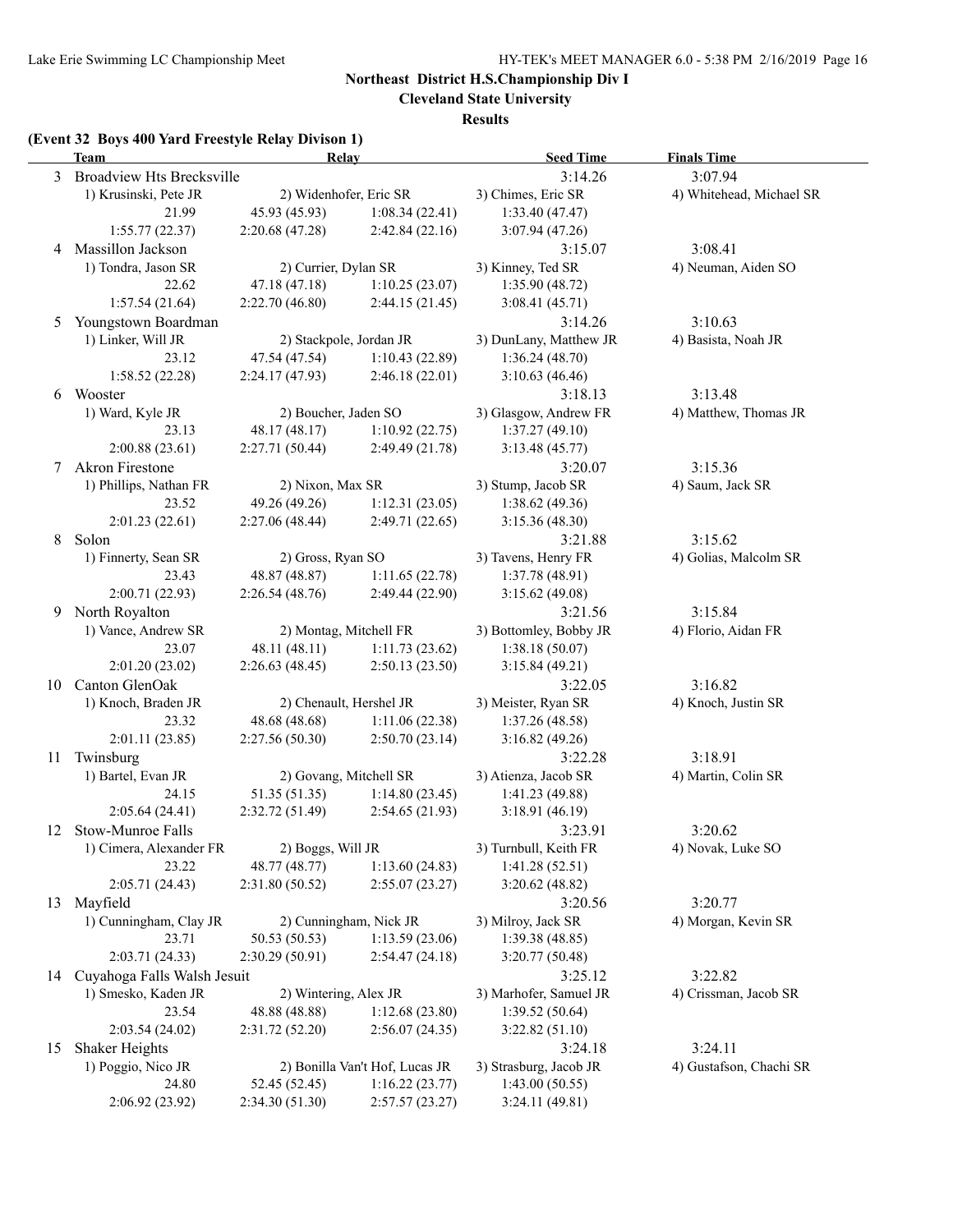**Cleveland State University**

#### **Results**

# **(Event 32 Boys 400 Yard Freestyle Relay Divison 1)**

|    | Team                   | Relay                  |                        | <b>Seed Time</b>         | <b>Finals Time</b>   |  |
|----|------------------------|------------------------|------------------------|--------------------------|----------------------|--|
| 16 | Copley                 |                        |                        | 3:27.69                  | 3:26.39              |  |
|    | 1) Madden, Jackson JR  | 2) Stark, Gabriel JR   |                        | 3) Hertz, Joshua SO      | 4) Jones, Ricky SO   |  |
|    | 24.73                  | 51.68 (51.68)          | 1:15.98(24.30)         | 1:43.48(51.80)           |                      |  |
|    | 2:08.50(25.02)         | 2:35.82(52.34)         | 2:59.77(23.95)         | 3:26.39(50.57)           |                      |  |
| 17 | Kent Roosevelt         |                        |                        | 3:28.48                  | 3:26.75              |  |
|    | 1) Jones, Nolan JR     | 2) Kirbabas, Sam SR    |                        | 3) Barzellato, Justin FR | 4) Swan, Haydn SR    |  |
|    | 23.35                  | 49.16 (49.16)          | 1:13.74(24.58)         | 1:42.23(53.07)           |                      |  |
|    | 2:07.61(25.38)         | 2:35.86(53.63)         | 2:59.86(24.00)         | 3:26.75(50.89)           |                      |  |
| 18 | Green Green            |                        |                        | 3:31.75                  | 3:27.88              |  |
|    | 1) Renninger, Blake JR | 2) Fearigo, Andrew SO  |                        | 3) Shroyer, Nick SO      | 4) Byers, Nate SO    |  |
|    | 24.78                  | 51.84 (51.84)          | 1:16.37(24.53)         | 1:43.83 (51.99)          |                      |  |
|    | 2:08.18(24.35)         | 2:35.45(51.62)         | 3:00.55(25.10)         | 3:27.88(52.43)           |                      |  |
| 19 | <b>Massillon Perry</b> |                        |                        | 3:33.72                  | 3:31.40              |  |
|    | 1) Vereb, Jacob JR     | 2) Monnard, Tristan JR |                        | 3) Locke, Taylor JR      | 4) Bracken, Micah JR |  |
|    | 24.57                  | 50.85 (50.85)          | 1:15.54(24.69)         | 1:43.20(52.35)           |                      |  |
|    | 2:08.43(25.23)         | 2:37.41(54.21)         | 3:02.83(25.42)         | 3:31.40 (53.99)          |                      |  |
| 20 | Parma Normandy         |                        |                        | 3:25.37                  | 3:36.87              |  |
|    | 1) Norman, Eric SR     |                        | 2) Grzybowski, Ryan SR | 3) Lively, Jarrod JR     | 4) Stoia, Brandon JR |  |
|    | 22.63                  | 47.55 (47.55)          | 1:18.95(31.40)         | 1:51.71(1:04.16)         |                      |  |
|    | 2:19.30(27.59)         | 2:49.53(57.82)         | 3:12.04(22.51)         | 3:36.87(47.34)           |                      |  |
|    |                        |                        |                        |                          |                      |  |

#### **Combined Team Scores**

# Combined Team Scores - Divison 1 - Through Event 32

| 1. North Canton Hoover          | 611    | 2. Hudson                 | 579    |
|---------------------------------|--------|---------------------------|--------|
| 3. Broadview Hts Brecksville    | 574    | 4. Akron Firestone        | 284    |
| 5. Massillon Jackson            | 276    | 6. Solon                  | 248    |
| 7. Mayfield                     | 215.66 | 8. Youngstown Boardman    | 204.5  |
| 9. North Royalton               | 192    | 10. Wooster               | 179.66 |
| 11. Parma Normandy              | 159    | 12. Canton GlenOak        | 111.66 |
| 13. Copley                      | 111    | 14. Shaker Heights        | 110    |
| 15. Cuyahoga Falls Walsh Jesuit | 108    | 16. Stow-Munroe Falls     | 107    |
| 17. Chardon                     | 95     | 18. Painesville Riverside | 89     |
| 19. Green Green                 | 78     | 20. Twinsburg             | 74     |
| 21. Chagrin Falls Kenston       | 73     | 22. Aurora                | 32     |
| 23. Madison                     | 31.5   | 24. Macedonia Nordonia    | 24     |
| 25. Canton McKinley             | 18     | 26. Austintown Fitch      | 16     |
| 27. Massillon Washington        | 13     | 28. Kent Roosevelt        | 11     |
| 28. Mentor                      | 11     | 30. Uniontown Lake        | 6      |
| 31. Massillon Perry             | 4      | 32. Warren G. Harding     | 3      |
| 33. Barberton                   |        |                           |        |

### **Scores - Women**

# Women - Divison 1 - Team Rankings - Through Event 32

| 1. Hudson                    | 366 | 2. North Canton Hoover | 341 |
|------------------------------|-----|------------------------|-----|
| 3. Broadview Hts Brecksville | 308 | 4. Akron Firestone     | 182 |
| 5. Mayfield                  | 135 | 6. Massillon Jackson   | 106 |
| 7. Parma Normandy            | 102 | 8. Chardon             | 95  |
| 9. North Royalton            | 87  | 10. Wooster            | 85  |
| 10. Copley                   | 85  | 12. Solon              | 58  |
|                              |     |                        |     |